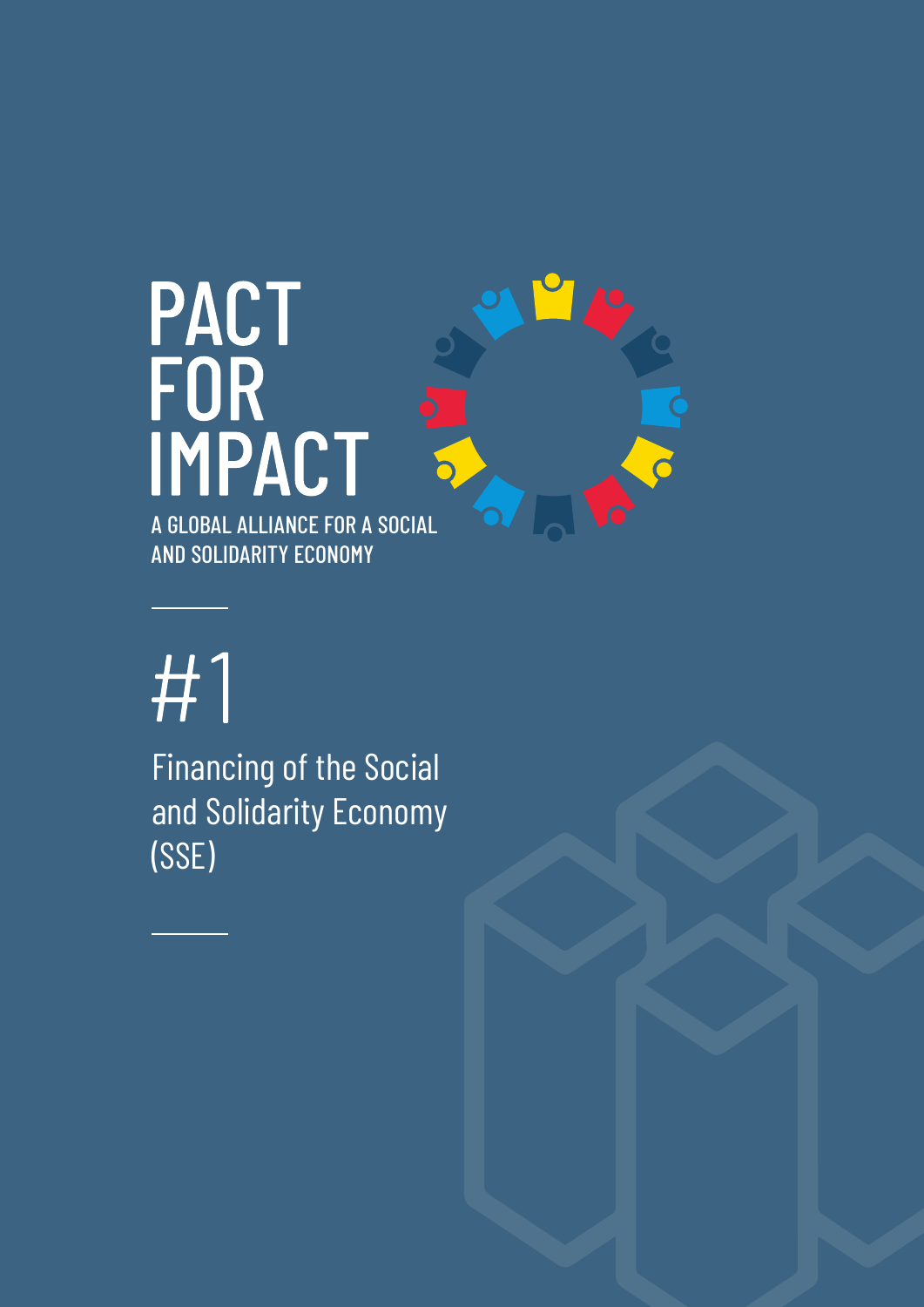| <b>EDITORIAL</b>                                                             | 3  |
|------------------------------------------------------------------------------|----|
|                                                                              |    |
| <b>1.</b> UNLOCK AND DIRECT FUNDING TO SSE TO SUPPORT THE ACHIEVEMENT        |    |
| <b>2.</b> ADDRESSING THE DIVERSITY OF FINANCING MODELS AND ADDRESSING        |    |
| <b>3. MOBILIZING THE ACTORS OF THE FINANCING CHAIN TO DESIGN A CONTINUUM</b> |    |
| 4. LEVERS OF ACTION AT THE SERVICE OF FINANCING A MORE SOCIAL                | 21 |
| <b>ANNEXES</b>                                                               | 33 |

## SUMMARY TERMS EDITORIALS

*«The development and success of the Social and Solidarity Economy depend on the quality and sustainability of its financing». Our economies must respond to the climate and social emergency, the deleterious effects of which we see every day. The transformation of our models of society will only be possible if we succeed in increasing confidence in the fact that finance contributes strongly to it. In this sense, impact financing represents a strong and real opportunity for all actors in the SSE. It is our collective responsibility to support the development of efficient financing ecosystems anchored in our territories to support SSE actors in reconciling their objectives of social impact and economic stability. This guide takes stock of the ideas, methods, know-how, good practices, and initiatives developed around the world to support the financing of SSE. It will contribute, I hope, to enriching the work of members of PACT FOR IMPACT to co-construct ambitious commitments and design a fairer and more sustainable world.*

#### Olivia GREGOIRE, French Secretary of State in charge of the Social, Solidarity and Responsible Economy..

*"Social and solidarity finance has always created a positive impact going beyond financial returns by intentionally deploying capital to implement solutions to societal problems. Even if the challenges of financing the social and solidarity economy are numerous, the health crisis has shown that social and solidarity finance has been able to respond positively to help companies affected by the crisis. We must continue to work together so that the values that characterize solidarity finance become examples to follow."*

> Milder Villegas, Managing Director Filaction and President of INAISE

*«The future of finance is through impact, and this is a promising prospect for SSE players.»*

*Following the implementation of ESG approaches, which ensure that environmental and social elements are taken into account, finance is now turning to impact. Here the idea is to develop investment theses that while offering a satisfactory financial return, are intended to generate positive social or environmental impacts measurable and to respond to the stated will of the subscribers. Impact financing is experiencing significant development, driven by the strong demand for meaning from savers, who want their money to be mobilized to respond to major societal, social or environmental issues, and that these results be measurable, in order to fight against «green and social» washing. In the impact approach, change is not only a positive externality but is the heart of the investment approach. In this, impact financing has strong affinities with the SSE, which will represent an attractive investment thesis and will therefore be able to benefit from a new influx of capital.*

Xavier PLOQUIN, Senior Associate, Chief of staff of the CEO de Meridiam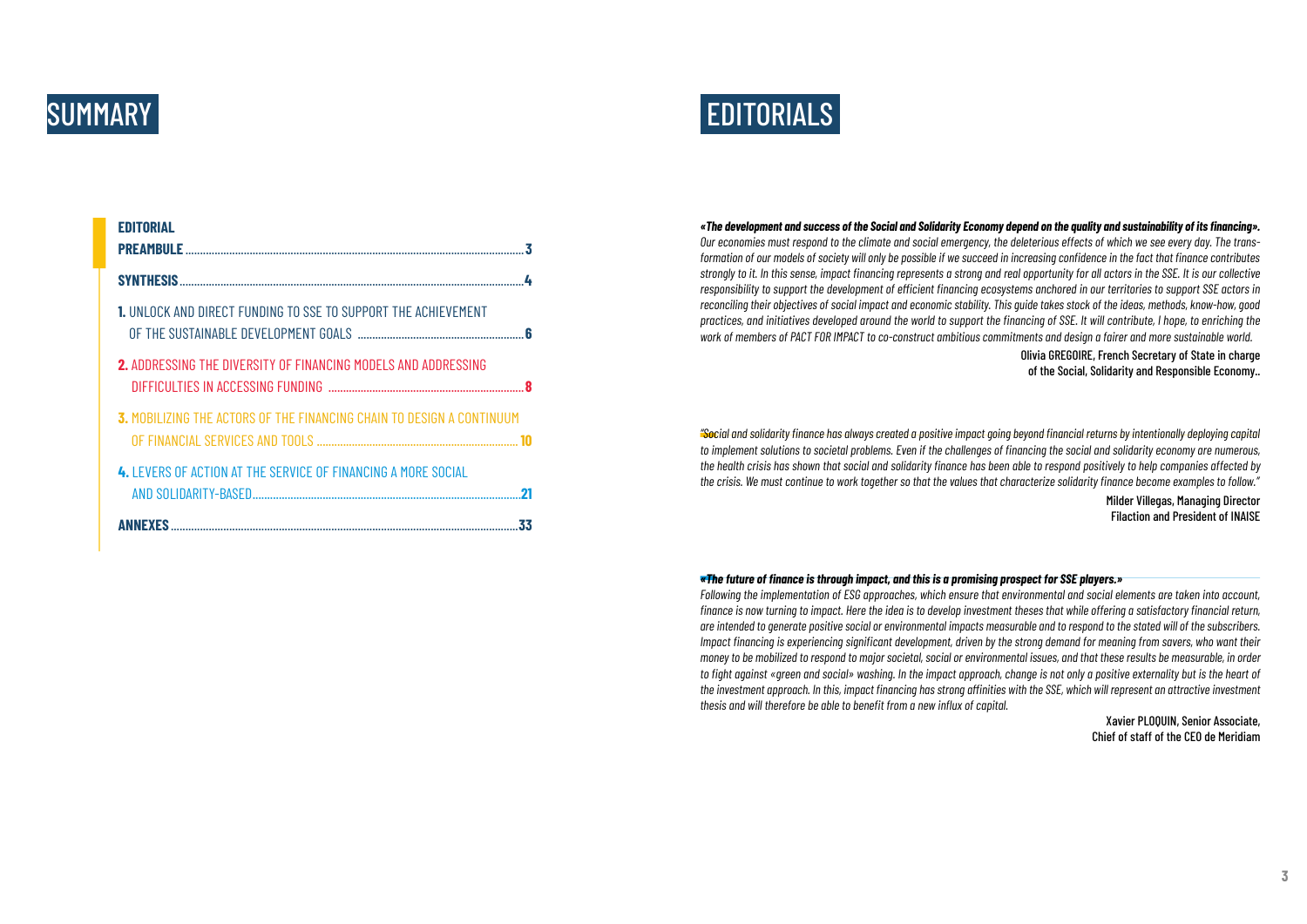

## PREAMBLE SYNTHESIS

#### **A. PRESENTATION OF PACT FOR IMPACT**

Launched in 2019 at the initiative of France, PACT FOR IMPACT is a global alliance that aims to connect public institutions at the local, national, regional, and international levels with actors in favor of a more just and sustainable world. The Alliance aims to bring the Social and Solidarity Economy (SSE) to the heart of the international political agenda and to accelerate its deployment, by promoting and capitalizing on existing initiatives.

#### **B. OBJECTIVES OF THE THEMATIC PROGRAMS**

In line with the first discussions initiated within the International Leading Group on the Social and Solidarity Economy (GPIESS) and extended during the first PACT FOR IMPACT meetings, the Alliance wished to launch a set of thematic programs to highlight the appropriate responses provided by the SSE to the Sustainable Development Goals.

These thematic programs aim to reveal mobilizable levers and propose concrete actions to support the development of the Social and Solidarity Economy (SSE) in response to the social and environmental challenges of the twenty-first century. These challenges have been defined by several international cooperation frameworks adopted by the United Nations, such as the 2030 Agenda for Sustainable Development setting out the 17 Sustainable Development Goals (SDGs), the Paris Agreement to combat climate change and the New Urban Agenda (Habitat III) aimed at the renewal of urban development.

Within the framework of these thematic programs, the PACT FOR IMPACT Alliance will carry out a preliminary inventory of the actors and initiatives of social and environmental innovations at work to respond to these challenges, taking into account the diversity of local, national and regional contexts. It will thus seek to promote the diversity, value, impact and complementarity of the approaches carried out by ensuring that readers and actors are directed towards the resources available to inspire decision-makers and facilitate their reappropriation in the context of innovative public policies. In addition to this state of play, PACT FOR IMPACT's thematic programs will aim to put into perspective the challenges faced by the actors of the Social and Solidarity Economy (SSE) to develop and increase their impact in response to social, economic and environmental challenges. They will make it possible to identify the development levers to be activated or the obstacles to be removed in the context of measures to

support the Social and Solidarity Economy. These avenues can inspire public actors wishing to design, accelerate and/or to evaluate the actions put in place at the scale of their territory.

#### **C. PRESENTATION OF THE DELIVERABLES AND THE METHODOLOGY ON EACH THEMATIC PROGRAM**

The thematic programs of the PACT FOR IMPACT Alliance will lead to the development of several deliverables. On each program, will be developed:

- **A thematic guide:** This guide will be based on a review of documentary resources and expert interviews. It will present the main actors, initiatives, mechanisms and innovative tools existing to support the development or scaling up of social, economic, financial and environmental solutions on the given theme. Each guide will propose analysis grids of the development challenges of the SSE in response to the targeted theme in order to feed the discussions of the members of the Alliance and their partners or interlocutors.
- **Proposals for commitment** to inspire local, national, regional, and international public institutions to implement **concrete and measurable actions** in favor of SSE. These proposals will be co-constructed with the members of the PACT FOR IMPACT Alliance. They will give rise to a call for commitment that will be relayed to public and private institutions at the local, national, regional, and international levels.

The Organizations of the Social and Solidarity Economy (SSEO) carry new models of organization, production and consumption based on territorial proximity and dynamics of cooperation. Economic and financial support for these organizations is a powerful lever for transforming our societies and economies. To develop and scale up, SSEO actors need to access and combine various sources of financing to have a resilient and sustainable financing model. These funding models depend on the objectives they pursue and their stage of development, but also on the context, legal status, governance, size and sector of activity in which they operate.

Weakened by the economic consequences of the Covid-19 pandemic, SSEO are facing short-term financial difficulties due to the disappearance of some of their income, the partial or total interruption of their activities, or a more complicated use of volunteer networks. However, their activities are made all the more essential to limit the increase in social, territorial, economic and financial inequalities accelerated by the pandemic, and to rebuild a more sustainable and just world. The long-term financing needs of the SLE are considerable and still insufficiently covered to meet the objectives set in several major international political agendas such as the Global Agenda 2030, the Paris Climate Agreement or the New Cities Agenda.

Faced with these challenges, public authorities have a role to play in bringing out an efficient financing ecosystem at the territorial level, based on a clear legal framework, a diversity of funding bodies and a wide range of financial tools adapted to the different needs of SSEO at the different stages of their journey. For this, states, local and regional governments, and other public institutions can play on several levers:

- **Regulation:** As regulators, States have the capacity to propose specific legal and financial frameworks to allow SSEO to benefit from tax exemptions, to use internal capitalization mechanisms more easily (participatory securities, associative securities), or to mobilize donations/capital from individuals (crowdfunding and Business Angels in particular).
- **Public investment and procurement:** As buyers and investors of public resources, public actors can direct investments towards achieving the SDGs, particularly in the context of regional, national and local recovery plans incorporating specific criteria, and thus send strong signals to private investors. They play an important role in promoting through public procurement, the responsible purchase of goods and



services offered by SSEO.

- **Support for the development of the solidarity finance and impact investment sector** through the clear recognition of the efficiency and resilience of solidarity financial organizations, services and products, and the principles and criteria of impact finance, the funding of research on methodologies in terms of evaluation and impact measurement, or training and spin-off programs on solidarity finance and impact investing.
- **The development and strengthening of local ecosystems:** As bearers of the territorial dialogue between funding actors and SSEO, public authorities can facilitate the linking between funding bodies and impact project leaders around the achievement of the SDGs, and promote the co-design of new mechanisms, financing products and services. They can also build the capacity of SSEO through training and financial awareness programmes (new business models, good accounting practices, hybridisation of funding sources, etc.).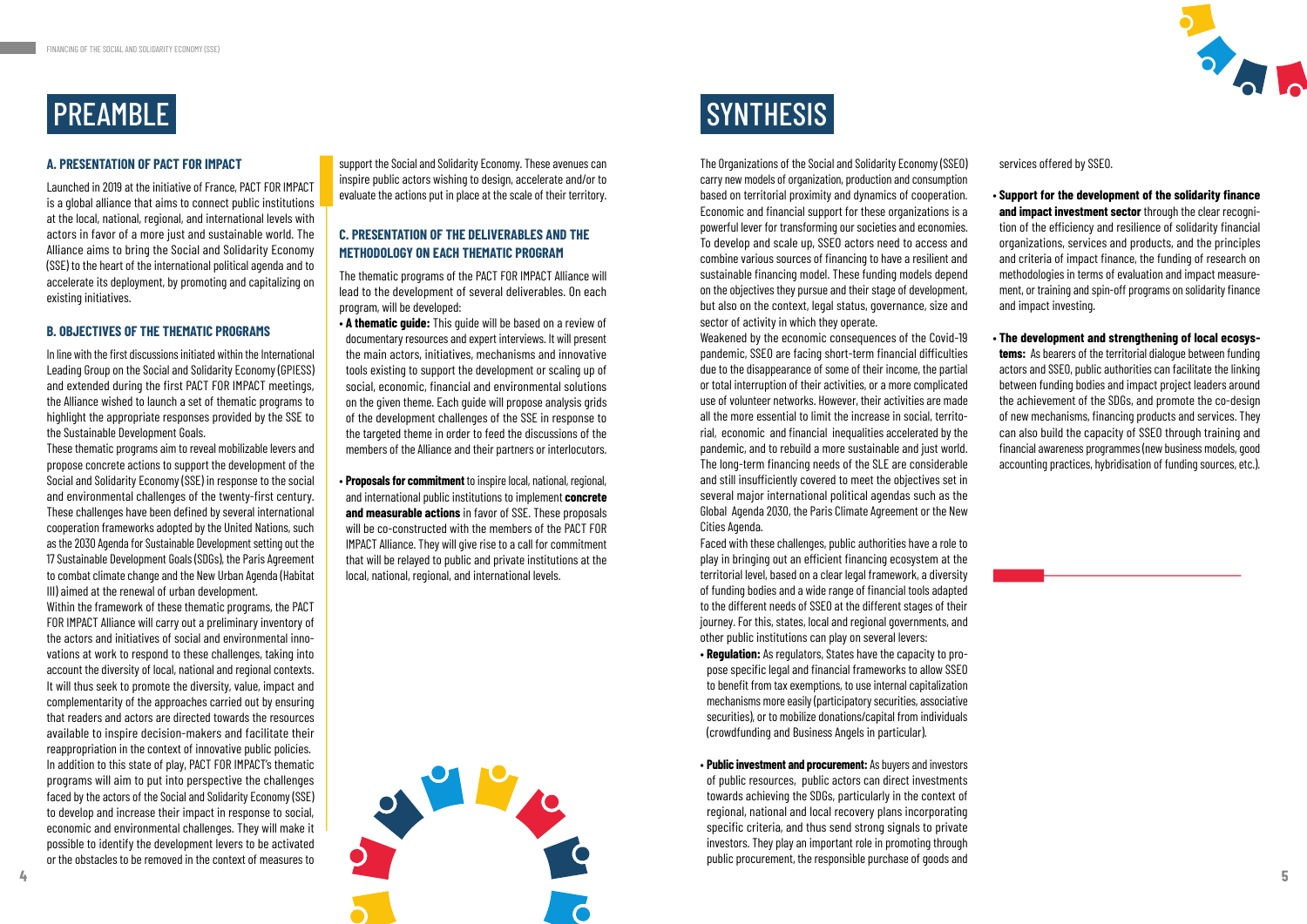## 1. UNLOCK AND DIRECT FUNDING ACHIEVEMENT OF THE SUSTAINABLE

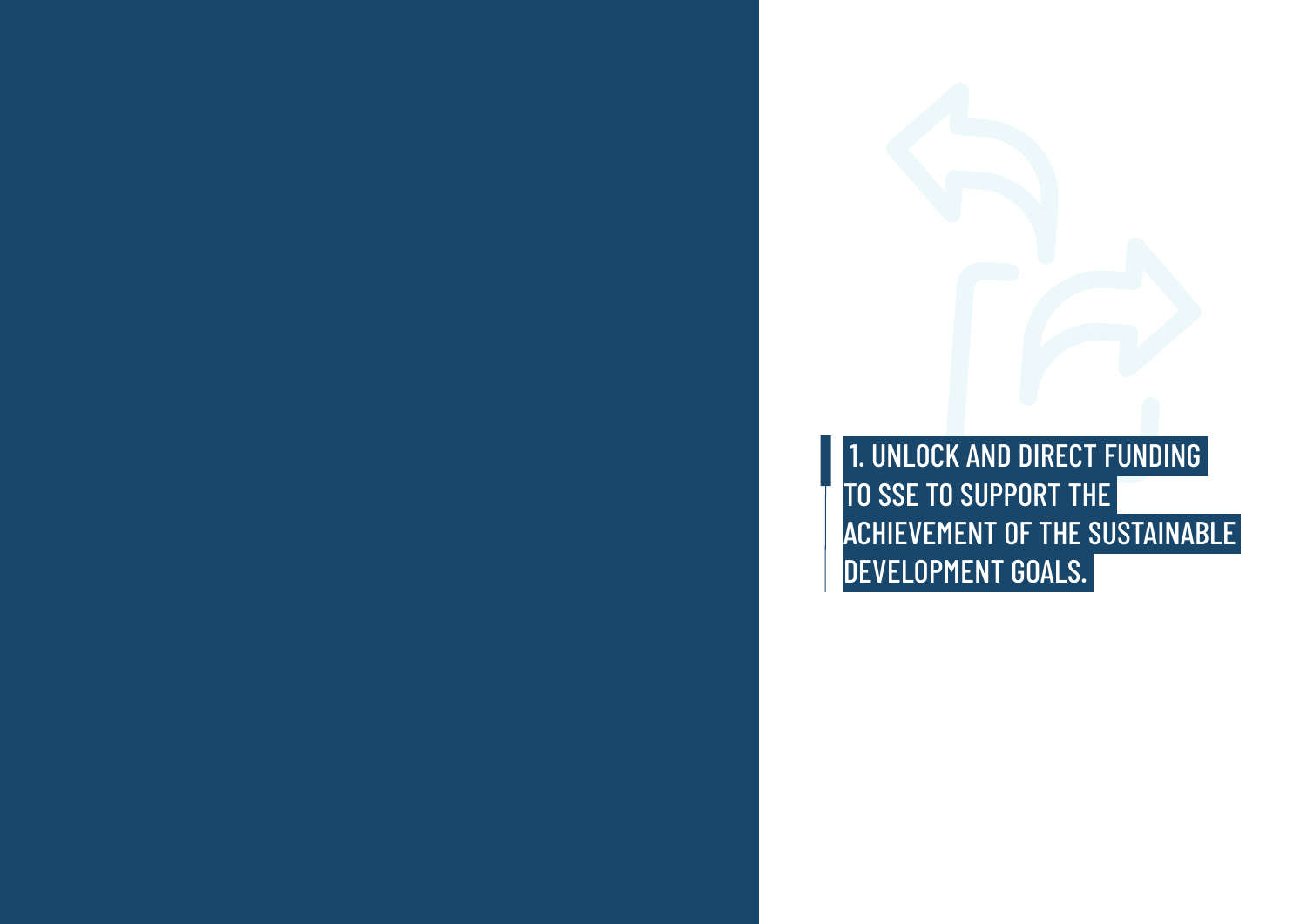

### **A. THE INTERNATIONAL COMMUNITY HAS SET AMBITIOUS SUSTAINABLE DEVELOPMENT GOALS TO WHICH THE SSE ORGANIZATIONS (SSEO) HAVE LONG CONTRIBUTED**

OSSE contribute through their values, their principles of action and their missions to the realization of projects with a positive impact in a world in profound change. These long-term challenges are embedded in several international political agendas, programs, and global development agreements such as:

- **The «United Nations 2030 Agenda for Sustainable Development»**, adopted in 2015 and focusing on the achievement of the Sustainable Development Goals (SDGs). This Program aims to transform the world by eradicating poverty and inequalities by ensuring its ecological and solidarity transition by 2030.
- **The Paris Climate Agreement**, adopted at the end of the COP 21 in December 2015 and concluded under the United Nations Framework Convention on Climate Change. This Agreement sets the overall goal of keeping global warming below 2 degrees by the end of the century, striving to limit the rise in temperatures to 1.5 degrees above pre-industrial levels.
- **The New Urban Agenda (Habitat III):** This new urban agenda was adopted at the United Nations Conference on Housing and Sustainable Urban Development (Habitat III) in Quito (Ecuador) in October 2016. It highlights the interaction between harmonious urbanization and job creation, between quality of life and livelihood opportunities, principles.

## **B. THE ACHIEVEMENT OF THE SUSTAINABLE DEVELOPMENT GOALS IS CONDITIONAL ON THE RELEASE OF SIGNIFICANT FINANCIAL RESOURCES FROM THE PUBLIC AND PRIVATE SECTORS.**

LThe contribution of SSE to the achievement of these objectives is set to strengthen in the coming years to meet the growing needs for access to essential services and the development of more sustainable production and consumption patterns. This presupposes, however, that public and private funders have the capacity to free up the necessary financial resources and direct them towards the implementation of the objectives set, better targeting the needs of local populations and local economic actors, as well as social innovation promoters.

In the 2014 edition of the World Investment Report, UNCTAD assesses the amount of investment needed to achieve the Sustainable Development Goals (SDGs) in 10 relevant sectors (covering each of the 17 goals) at between \$3 300 and \$4 500 billions per year. According to these estimates, about \$2 500 billions of investment in low- and middle-income countries would be needed to achieve these goals. This dropout is particularly important in sectors related to the fight against global warming, transport, water and sanitation, sustainable energy, health and education.

The Addis Ababa Action Agenda (AAAA), adopted in July 2015, provides a global framework to direct financing for sustainable development within the framework of the SDGs of the 2030 Agenda. Rich countries have recommitted themselves to achieving the goal of 0.7% of gross national income (GNI) dedicated to public development aid, and to devote 0.15% to 0.20% to the least developed countries. The AAAA recalls that financing for sustainable development is everyone's business and stresses the importance of aligning private investment with sustainable development, as well as public policies and regulatory frameworks to create the appropriate incentives. The Paris Climate Agreement clarified the announcements of the AAAA on the financing component for the fight against climate change. It reiterates the need for developed countries to take the lead in providing financial assistance to less well-endowed and more vulnerable countries, while encouraging voluntary contributions from other parties for the first time. It foresees that rich countries will release an envelope of €100 billion each year from 2020, for developing countries. Funding is expected to increase as it happens, and some low- and middle-income countries, on a voluntary basis, could also become donors to help the poorest countries. At the summit on international climate finance held on April 22, 2021, at the initiative of the United States, the US President announced that the United States would double, by 2024, its annual public climate finance in developing countries compared to the average level of the second half of the Obama-Biden administration (FY, 2013-2016).

## **C. A BETTER ORIENTATION OF SUSTAINABLE DEVELOPMENT FINANCING TOWARDS SSE IS EVEN MORE NECESSARY AS THESE ACTORS ARE CARRIERS OF INNOVATIVE SOLUTIONS BUT EMERGE ECONOMICALLY WEAKENED FROM THE COVID 19 CRISIS**

In the short term, access to finance is one of the main concerns of SSEO to maintain their activities in a global context marked by the health crisis and a sharp slump in economic activity. According to the OECD, small and medium-sized structures have been the most weakened by the measures taken to limit the spread of the Covid 19 epidemic. While the economic impact of the pandemic on SSEO is still difficult to measure, some studies put into perspective the difficulties faced by structures as well as their resilience capacities:

- For example, several surveys show that **social entrepreneurs**, especially in low- and middle-income countries, are particularly affected. In April 2020, the Aspen Network of Development Entrepreneurs published a survey according to which 40 percent of social entrepreneurs having responded to the survey felt at risk of bankruptcy. Another survey conducted by Intellecap in June 2020 among social entrepreneurs in India and Africa indicates that 32% of them had permanently terminated their activities and 27% of them had already laid off one or more employees.
- According to the World Cooperative Monitor & the International Cooperative Alliance, cooperatives have been affected by the economic consequences of the Covid 19 crisis, regardless of their size or sector of activity. Agriculture, tourism, transport and culture remain the most affected sectors. However, the annual report shows that **cooperatives have demonstrated their resilience capacities in times of crisis by adapting and contributing to activities of general interest.**

To address these challenges and funding needs, **emergency support measures have been taken by governments at the state and territory levels**. These measures include, among others, the release of exceptional funds; reductions, exemptions, or deferrals of social security contributions; the assumption of part of the remuneration of employees through partial activity schemes; easier access to loans (honor loans, loans guaranteed by the State, direct loans from the State, etc.), or the staggering of the payment schedule of loans. These emergency measures vary in terms of scope and intensity depending on geographical contexts. To improve legibility and facilitate the use of these emergency measures, the Center for the Advancement of Social Entrepreneurship (CASE) and

Catalyst 2030 have launched the COVIDCAP platform. Com to help entrepreneurs (whose structures are for-profit, hybrid or non-profit) to find the financial aid and extra-financial resources provided as part of the funds to respond to the global health crisis. This platform represents more than \$1.1 billion in financing capacity, on 6 continents and in 62 countries.

To support SSEO in the recovery phase, several international networks focused on impact investing – in particular the Alliance of Social Entrepreneurs in Response to Covid 19 or the *Global Steering Group for Impact Investing* – are calling on public authorities to attract large amounts of private capital by issuing government-backed social bonds to support programs in other critical sectors. Several initiatives have already been launched by donors. For example, the Council of Europe Development Bank (CEB) has issued €1 billion of Covid-19 Social Inclusion Bonds with a maturity of 7 years. The African Development Bank (AfDB) has raised \$3 billion in the form of a 3-year bond. These Fight *Covid-19 Social Inclusion bonds* are the largest dollar-denominated social bond on international capital markets6. Solidarity finance networks have deployed new specific banking products and services such as those listed by the *Global Alliance for Banking on Values (GABV),* which has identified the actions carried out by its 65 members with more than \$210 billion in assets under management and present on all continents.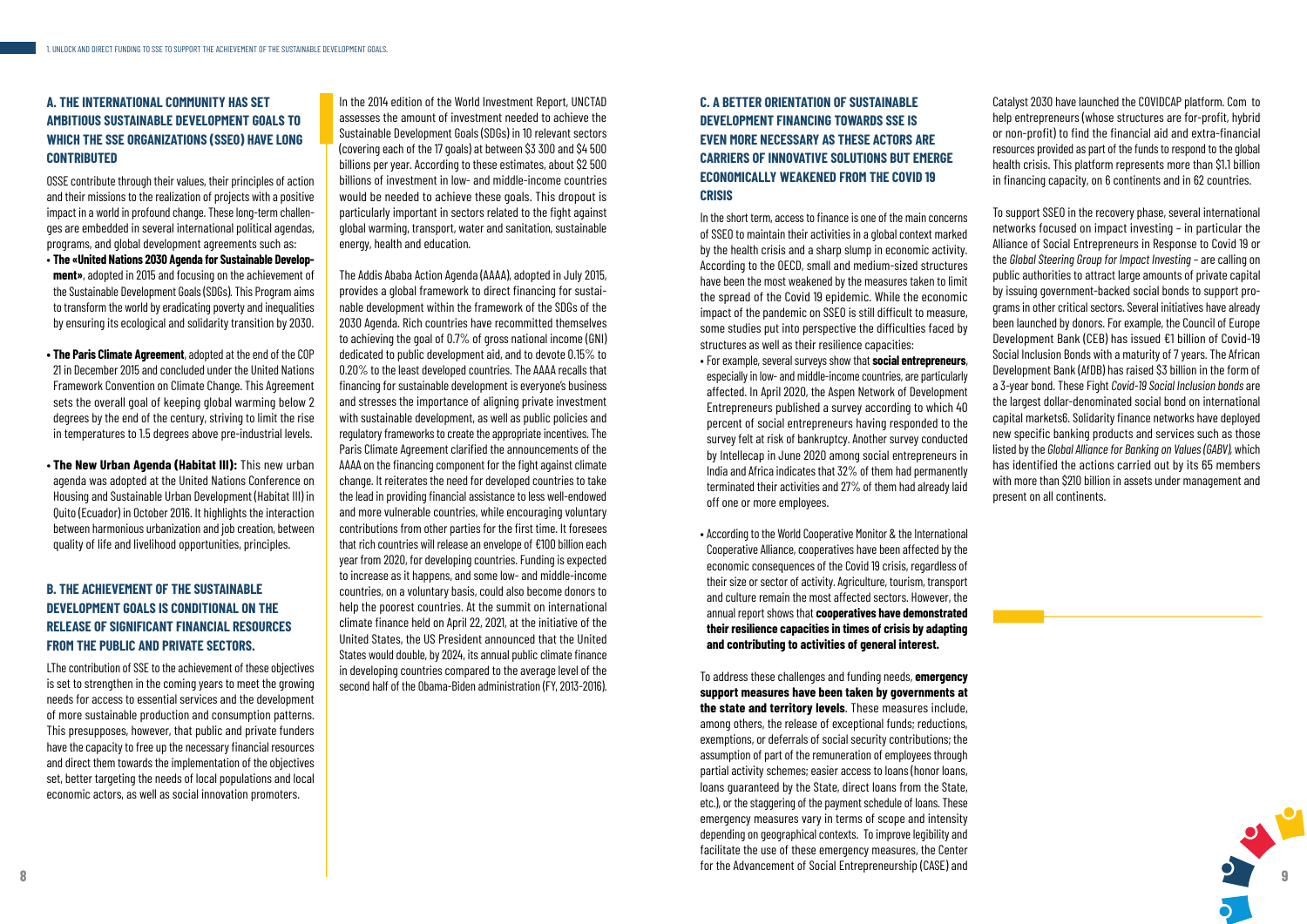OF FINANCING MODELS IN ACCESSING FUNDING

# 2. ADDRESSING THE DIVERSITY AND ADDRESSING DIFFICULTIES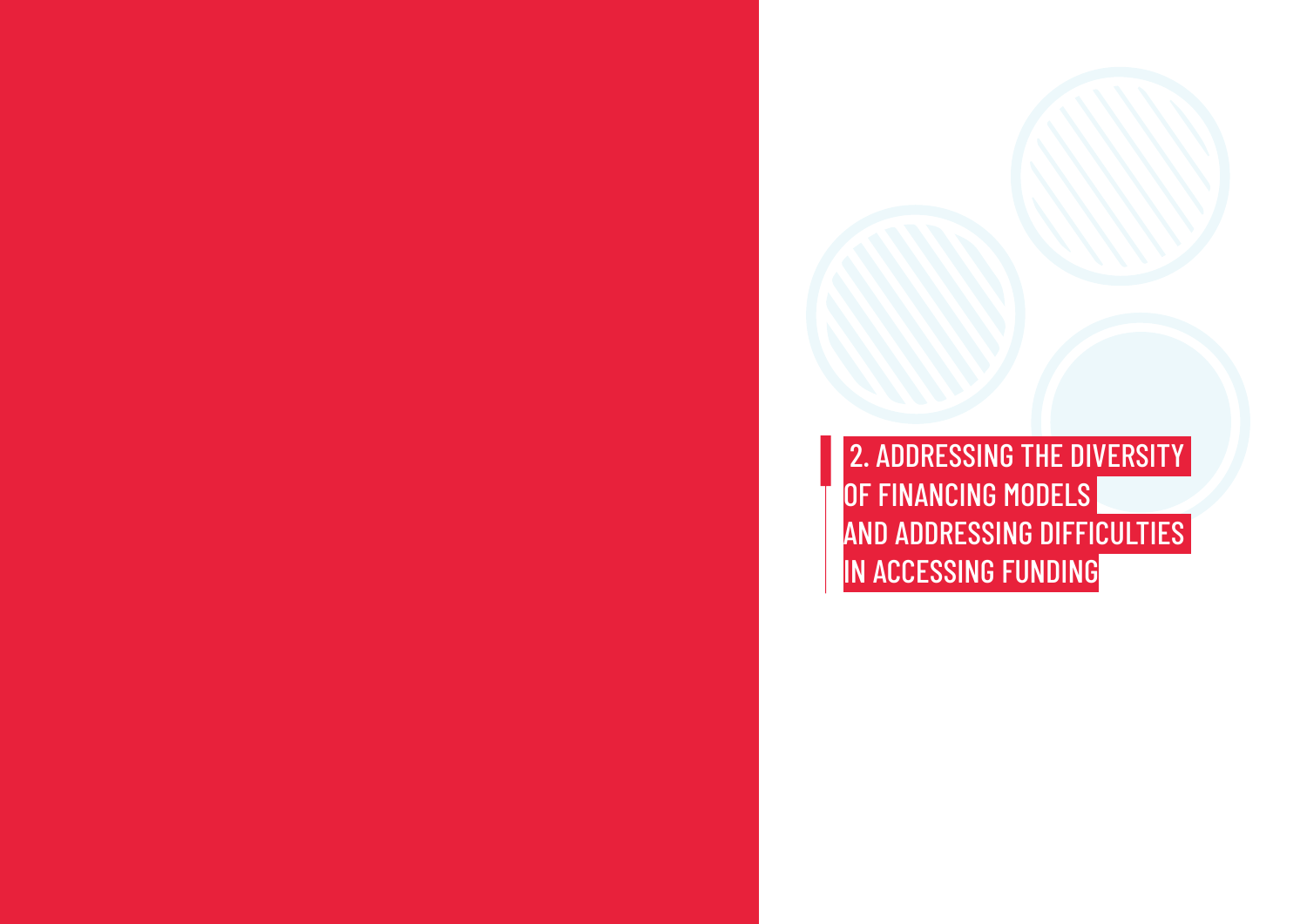### **A. THE SSEO AND SOCIAL ENTERPRISES DEVELOP A WIDE VARIETY OF FINANCING MODELS TO COMBINE SOCIAL IMPACT AND ECONOMIC BALANCE WITH A STRONG TERRITORIAL ANCHORAGE.**

The SSE cover a wide variety of actors that operate with various governance rules and economic models. This diversity of economic models is due to the **diversity of resources that can be mobilized and the ability to hybridize them with each other** on the one hand, and the local location of **activities** on the other hand (commitment of members, services provided to the population and provision of amenities, focus on precarious audiences). The funding model for SSEO and social enterprises depends on the combination of several factors such as:

- **The nature and social purpose of their activity:** In some sectors, organizations have the capacity to offer products or services to pubs that generate limited operating surpluses and thus strengthen their internal financing capacity. Thesocial vocation of their projects encourages SSEO to make economic trade-offs that would make no sense for a traditional company: for example, non-mechanization of social integration companies through economic activity, or the choice to develop in markets more identified by their solidarity nature than by their levels of profitability.
- **The legal status** imposes governance rules that have significant financial consequences and make the investment in SSE and its financing specific. They may contain provisions on the capital of the structure (minimum amount or share of share capital taken by members), on the use and redistribution of profits, etc.
- **La taille et le niveau de structuration de l'organisation** ont une influence sur les capacités administratives et comptables de l'organisation, et ainsi sur son aptitude à se positionner sur des mécanismes financiers complexes et à rendre des comptes en respectant le formalisme demandé ;
- **The size and level of structuring of the organization** have an influence on the administrative and accounting capacities of the organization, and thus on its ability to position itself on complex financial mechanisms and to be accountable in accordance with the requested formalism.
- **Stage of development:** It is possible to target funding mechanisms tailored to the phase in which the structure is located, although some can be mobilized throughout the development cycle (such as donations and grants):
- > In the ideation and creation phases, most structures rely on mechanisms such as self-financing (by the founders and the entourage), donations from individuals (with or without compensation), subscription fees from members in the case of networks of actors (cooperatives, federations, etc.), or subsidies (public subsidies or sponsorship) that do not require financial returns or in a very limited way.
- > In the take-off phase, the share of grants, subsidies, and sponsorship in the financing structure of structures tends to decline in favor of other more stable sources of financing such as bank loans and the contribution of equity or quasi-equity. These mechanisms are more difficult to access because they require a minimum equity contribution, repayment guarantees, and good financial management capabilities.
- > **Finally, in phases of stabilization and scaling-up,** structures are beginning to develop their self-financing capacity, by generating or consolidating operating surpluses on the one hand, and/or by bringing in new capital to finance their growth. Income can come from the activity (sale of products or provision of services) or from the products of assets.

Unlike for-profit companies, SSEO have the capacity to mobilize sources of financing such as donations and hybridize them with other mechanisms throughout their development cycle. This capacity allows them to mobilize funds on different temporalities and more or less flexible modalities, and thus to build hybrid economic models strongly anchored in the territories.

International Labour Organization, Financial Mechanisms for the Social and Solidarity Economy, 2019

### **B. SSE ORGANIZATIONS FACE DIFFICULTIES IN ACCESSING FUNDING:**

SSEO businesses face several barriers to accessing finance:

- **The lack of information on the existing financing offer:**  the available funding remains insufficiently known on the part of the actors on the ground
- **The weak support of structures,** especially those of small size and those located in rural or more isolated areas.
- **Lack of administrative capacity:** the complexity of setting up dossiers can hinder the use of certain funding that requires good administrative and accounting management
- **The lack of financial guarantees and the difficulty of accessing short-term financing tools** to meet short-term cash flow problems (late subsidies, difficulties in freeing up financial room for manoeuvre to invest, etc.). It is often difficult for SSEO to access bank loans because they have little equity, offer little guarantees on their assets, and sometimes have little visibility into the future.

• **The difficulty of mobilizing long-term financing** that reconciles their social-environmental objectives with a limited level of profitability.

In addition to these barriers, there are **inequalities in access to financing based on the gender, age, origin and socio-economic situation of project leaders or structure managers.** For example, according to a study conducted by AF2Consulting on behalf of the African Development Bank, the financing gap affecting women in Africa is estimated at about \$42 billion in 2016. This deficit is linked to a set of legal, cultural and economic factors that limit women's participation in economic life (for example, the lack of measures against gender-based discrimination to open a bank account, obtain credit, sign contracts or register a company). The Women innovators and entrepreneurship study conducted by the European Commission highlights the inequalities in fundraising led by women entrepreneurs in Europe, and the structural obstacles they face (lack of access to networks, lack of knowledge of entrepreneurship models, gender stereotypes, etc.).

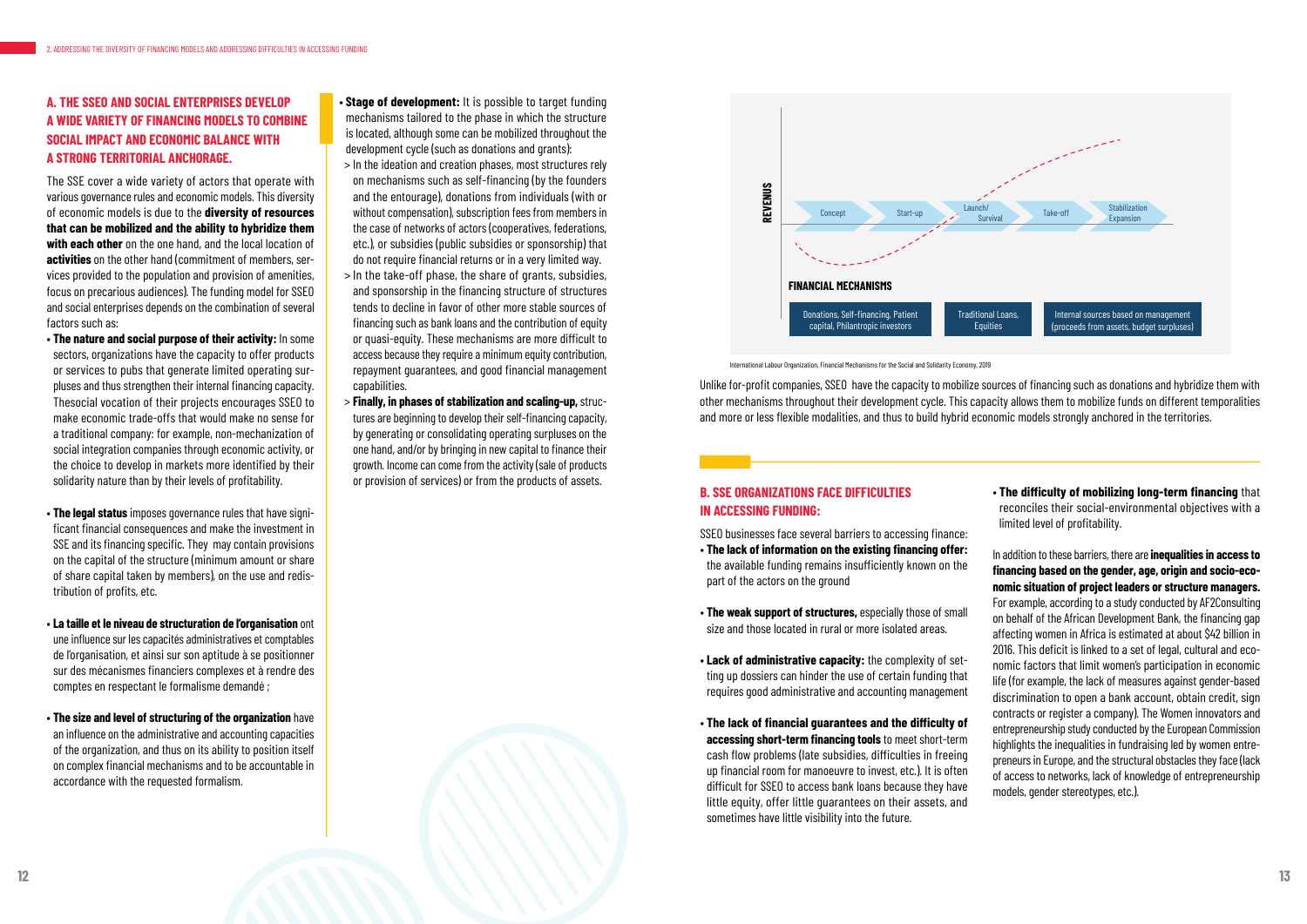3. MOBILIZE ALL ACTORS IN THE FINANCING CHAIN TO DESIGN THIS CONTINUUM OF FINANCIAL SERVICES AND TOOLS FOR SSE

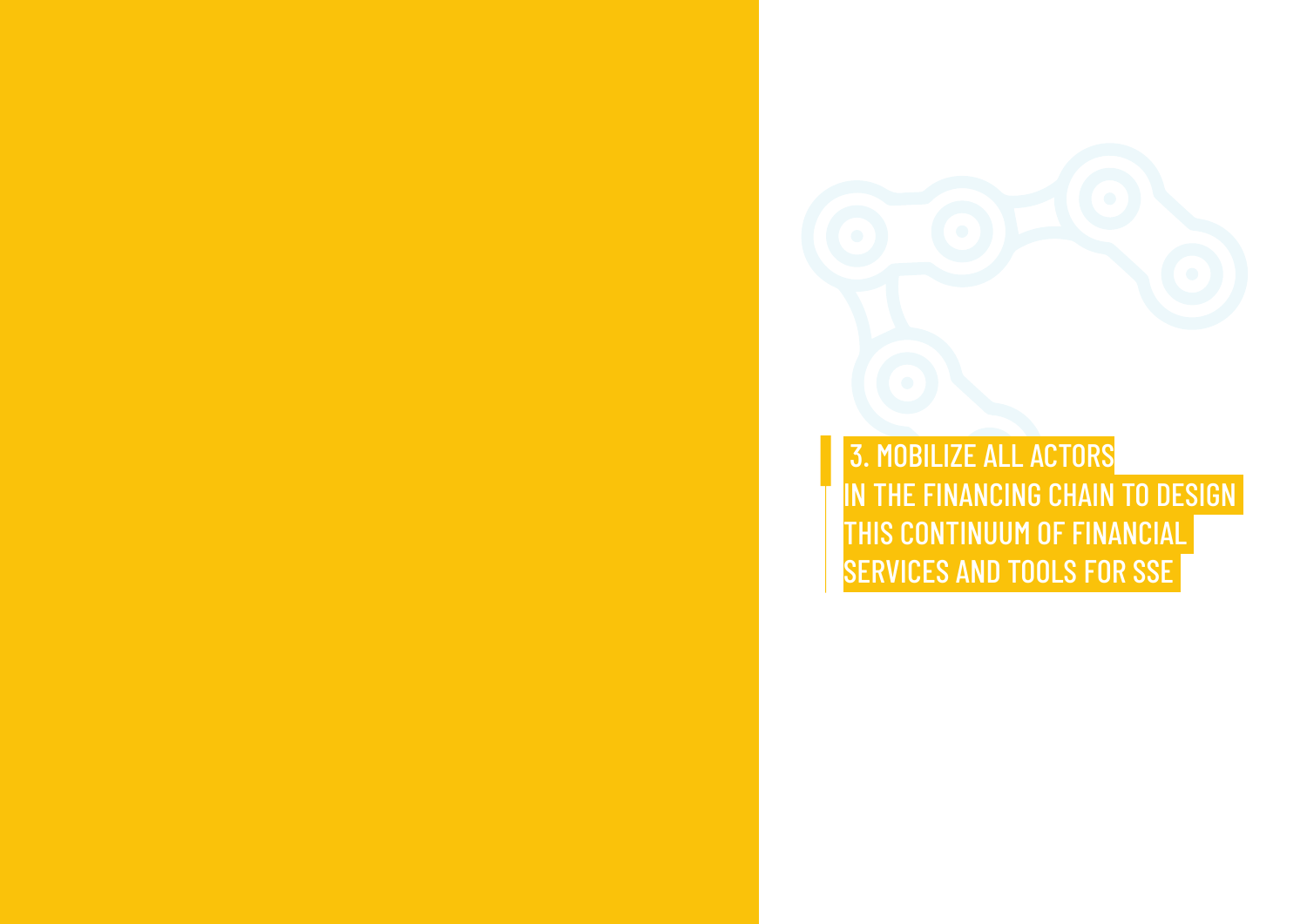#### **A. A DIVERSIFIED ECOSYSTEM OF FUNDING ORGANIZATIONS**

In its report on»Financial Mechanisms for Innovative Social and Solidarity Economy Ecosystems" (2019), the International Labor Organization identifies several key actors in financing, including:

- **Individuals** (via donations, the granting of equity, solidarity/ community savings or participatory budgets): Individuals play an increasing role in the financing of SSE thanks to the development of solidarity finance (solidarity savings funds) and community finance (tontine system through rotating savings and credit associations), the rise of crowdfunding, and the use by the public authorities of participatory budgets. The use of local exchange trade systems also allows individuals to guarantee transactions without resorting to formal financing from banks.
- **The members of the organization and the employee shareholders** (via contributions, the purchase of shares, donations, and loans) The SSEO can rely on their members, whether they are volunteers, employees, employee-shareholders /cooperators, for the economic development of their structures. They thus provide a significant part of the capital needed for the organization by paying contributions, buying shares (including shares in cooperatives) or participating in the form of donations. Their presence as funding actors is generally maintained throughout the development of the organization in varying proportions.
- **Foundations and philanthropic organizations** (via interest and dividend payments, or venture philanthropy investments): These organizations usually invest in the stock and bond markets to earn dividends and interest that they then distribute to social organizations in the form of donations or capital investments. They also occur rather at the beginning and in the middle of the life cycle of the social organization.
- **Financial intermediaries** (mainly via the granting of loans). Financial intermediaries play a key role at different scales in the financing system.
- > Community development banks, cooperative banks and other ethical banks, whose activities are entirely dedicated to the financing of solidarity initiatives in a logic of local development of the territory and social cohesion. They are managed by members (or directly by communities) and prioritize social and environmental impact over financial return.
- > Traditional commercial banks can also develop specific philanthropic projects and product lines for SSE/SIE organizations.
- > The guarantee funds dedicated to SSEO, and their solidarity funders respectively allow these structures to access financing or increase their investments while, due to their specific missions, they seem to present a risk profile that does not comply with the requirements of the financing or co-investment body. These funds make it possible to reassure banks and investors and to counter the insolvency of a person or an organization, particularly in global or national contexts of credit crunch, often more detrimental to the actors of the SSE.
- **Impact investment funds** (managed by asset managers) and solidarity investment funds (managed by solidarity savings collectors) provide equity, hybrid (so-called mezzanine) or medium-term loans to the structures of the SSE.
- **The public sector** (via grants, loans, guarantees, public-private partnerships, incentive programs) Public bodies - public institutions of international cooperation, and national and local public institutions - are also important funders of SSE. They can distribute grants, loans, provide guarantees to other investors and create incentives for potential donors. They also have the capacity to create public-private partnerships and initiatives dedicated to local development, such as programs to help SSEO build community facilities, build affordable housing, etc.

#### **B. EXAMPLES OF FUNDING MECHANISMS AND TOOLS**

Barco Serrano et al 2019 (Innovative Financing initiative 2014) propose **four typologies of financing of the Social and Solidarity Economy**, Financial mechanisms and instruments can be classified according to the source of financing, the stage of development, the level of perceived risk or the degree of innovation. In order to present a synthetic vision of conventional mechanisms and instruments, 5 major sets are mentioned below:

• **Resources freed up by economic activity:** some organizations generate income through their economic activity of producing goods and services with a social and solidarity vocation by creating new markets or developing existing ones.

#### • **Private aid and subsidies:**

- > *Membership fees by members of the organization*
- > *Donation:* A donation is a gift for charity, humanitarian aid or for the benefit of a cause, made by an individual or organization to a non-profit organization, charity or private foundation. Donations are generally monetary but they can also correspond to material goods such as food, clothing or real estate.
- > *Donation crowdfunding:* Donation-based crowdfunding is a way to find money for a project by asking a large number of contributors to individually donate a small amount for that project. In return, funders can sometimes receive symbolic rewards whose prestige increases with the amount of the donation. Funders do not obtain any ownership or rights to the project.
- > *Foundation Grants:* A foundation is a legal category of non-profit organization that will either give funds to and support other organizations or provide the source of funding for its own charitable purposes.
- > *Donor-Directed Fund:* A charitable giving vehicle established with a public charity and intended to manage charitable donations on behalf of organizations, families, or individuals. To participate in a fund advised by the donor, the donor opens an account in the fund and deposits cash, securities or other financial instruments into it. In return, he has a right of control over how the money deposited is used.

#### • **Public aid and subsidies:**

- > *Public funding / Grants:* funds allocated by the public authorities for for-profit or non-profit projects, through calls for projects, or national development programs targeting certain sectors or economic actors, including SSEO
- > *Some tax mechanisms* such as reliefs, benefits and incentives are not strictly speaking financing instruments but may alleviate some of the burdens of SSEO. Illustrative examples include: partial or total exemption from corporate tax on retained earnings; reduction or total elimination of social insurance costs for disadvantaged employed persons; exemption or reduced rate of VAT not only on the basis of the services provided; etc.

The financing of SSES involves a multitude of actors in the financing chain, with their own logics and financial instruments. In order to boost financing systems at the territorial level, it is important to make an inventory of the forces involved, identifying the organizations, services and financial tools for SSEO at different stages of their development.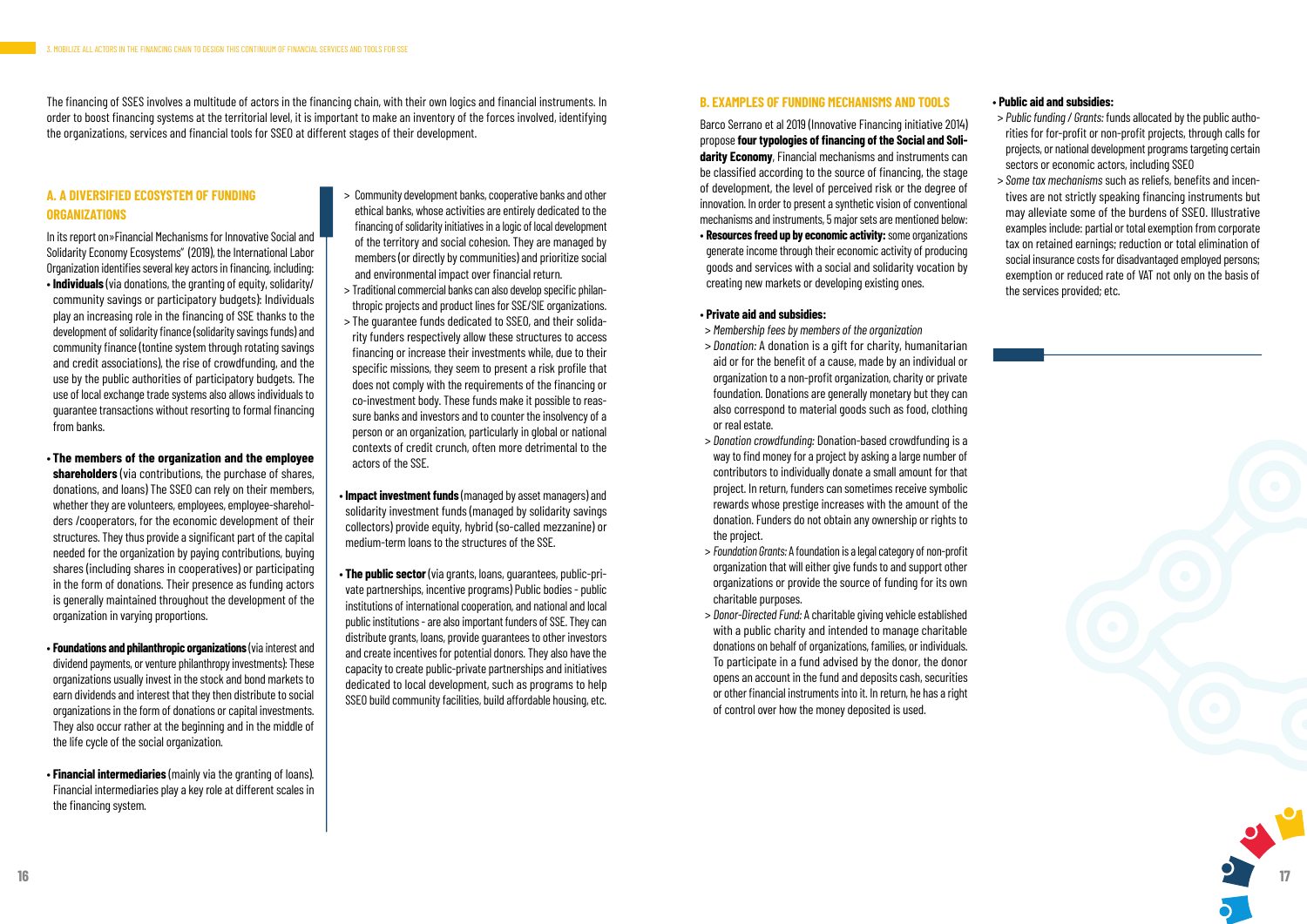#### • **Debt instruments**

- > *Concessional and flexible loans:* Loans that include special features such as zero or low interest rates, extended repayment schedules, and changes in the interest rate over the life of the loan.
- > *Retail loans or crowdlending:* the practice of lending money through online services that directly connect lenders and borrowers.
- > *Microcredit:* small credit, with interest, granted to micro-en trepreneurs who do not have access to traditional financial services. This low borrowing allows populations excluded from the traditional banking system to create or develop an income-generating activity. Microcredit can be contracted individually or as a group.
- > *Bond issues:* Debt securities issued by organizations (public or private) in order to mobilize, through the financial markets, investments made by individual or collective investors (see institutional investors, sovereign wealth funds, investment funds managed by management companies, etc.). There are several types of bonds including Social Impact Bonds that are issued on the market and allow to collect resources for initiatives specifically marked «social impact». These securities provide impact investors with sums of money in the form of donations or financing on advantageous terms of return on investment (high interest) to support initiatives that promote social innovation. Other bonds can be issued on models of issuance of bonds of State or local authorities to the inhabitants of their territories and to direct the funds towards investment in SSEO or support programs for the deployment of the SSE.

#### • **Equity contribution**

- > *Capital contributed by the founders and / or members of the organization* in the form of equity participations and/or current accounts of blocked shareholders.
- > *Love money:* corresponds to the capital raised from his entourage and his community
- > *Crowd equity:* a mechanism that allows large groups of indi vidual investors (the «crowd») to finance small businesses in exchange for equity.
- > *Investments by Business Angels:* individuals or grouped in clubs who wish to provide impact entrepreneurs with their direct financial support, sometimes open their network (and more easily obtain other financing including banking by bringing credibility to the project), as well as their knowledge of the sector of activity. These investments are taking place in the seed phase.
- > *Philanthropic investments (Venture philanthropy):* this funding in the form of sponsorship is mainly carried out by Venture

Philanthropy organizations. The latter use means inspired by venture capital and pay great attention to measuring the results obtained by the structure. This mechanism intervenes from the consolidation phase of the structure and can continue until its phase of change of scale.

 > *Direct equity investments by venture impact investment funds and development capital funds:* once SSEO have reached a certain milestone and demonstrated the sustainability of their business model reconciling a maximization of impact, venture funds come to invest in a new stage of change of scale, then development capital funds take over to support the stabilized growth of the structure.

#### • **Equity investment and debt instrument: quasi-equity**

- > Mezzanine debt instruments are debt tools that are intended to be converted into capital in the short or medium term, according to the agreements decided between the parties. The event triggering the conversion can be a pre-deter mined date (maturity of a bond issue) or a specific event (next capital raise)
- > For organizations whose capital is closed by legal status, association or cooperative type, there are participatory loans that can be considered as capital by banking orga nizations, such as associative contribution contracts and participatory securities.
- **Patient capital or long-term capital** is an investment approach at the crossroads of venture capital and traditional philanthropy. The investor does not seek to maximize shortterm financial return, but rather to maximize social impact. This investment model is based on long time and support for economic development, refocusing finance on its goal of creating real value.

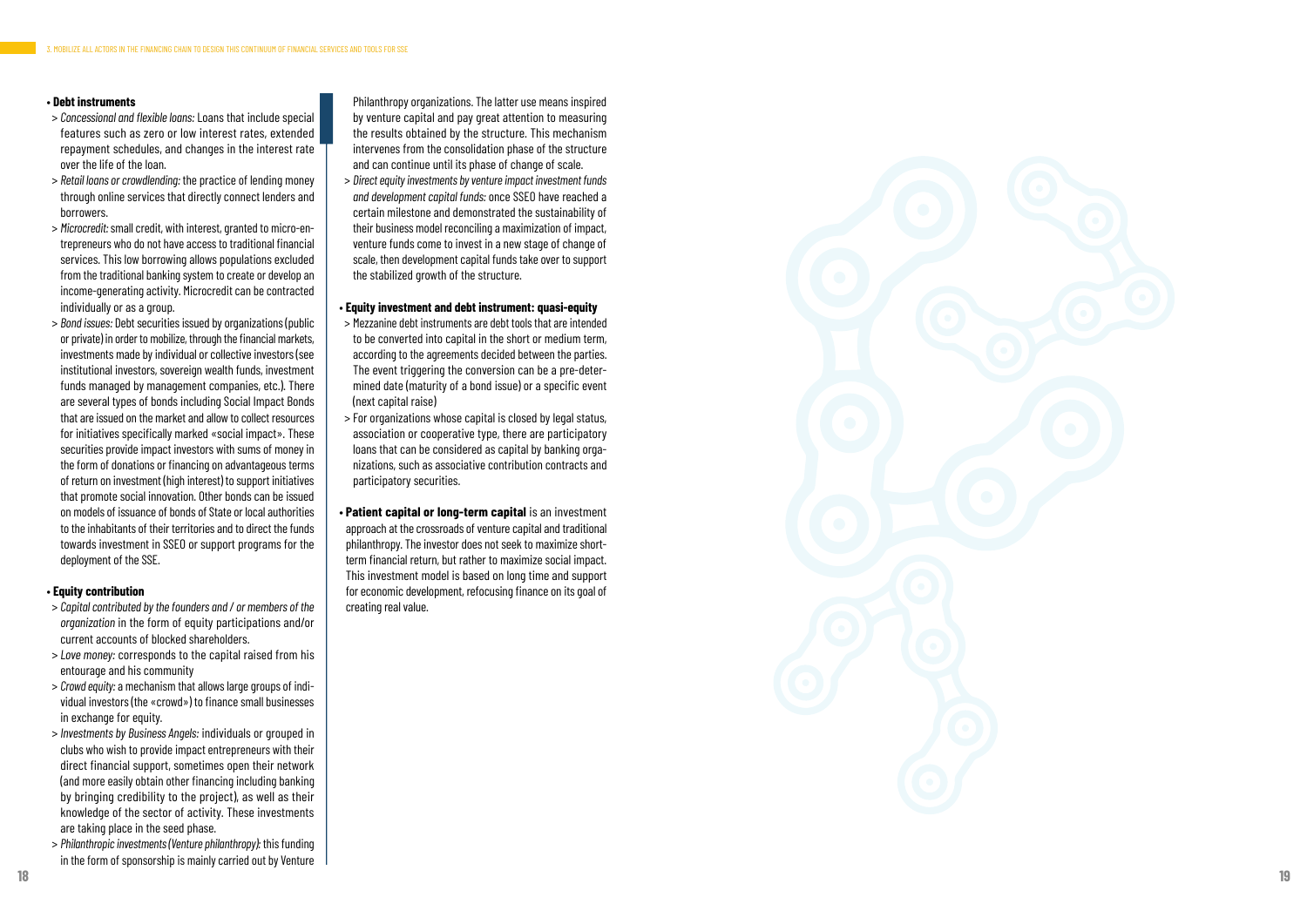4. LEVERS OF ACTION **AT THE SERVICE OF** 

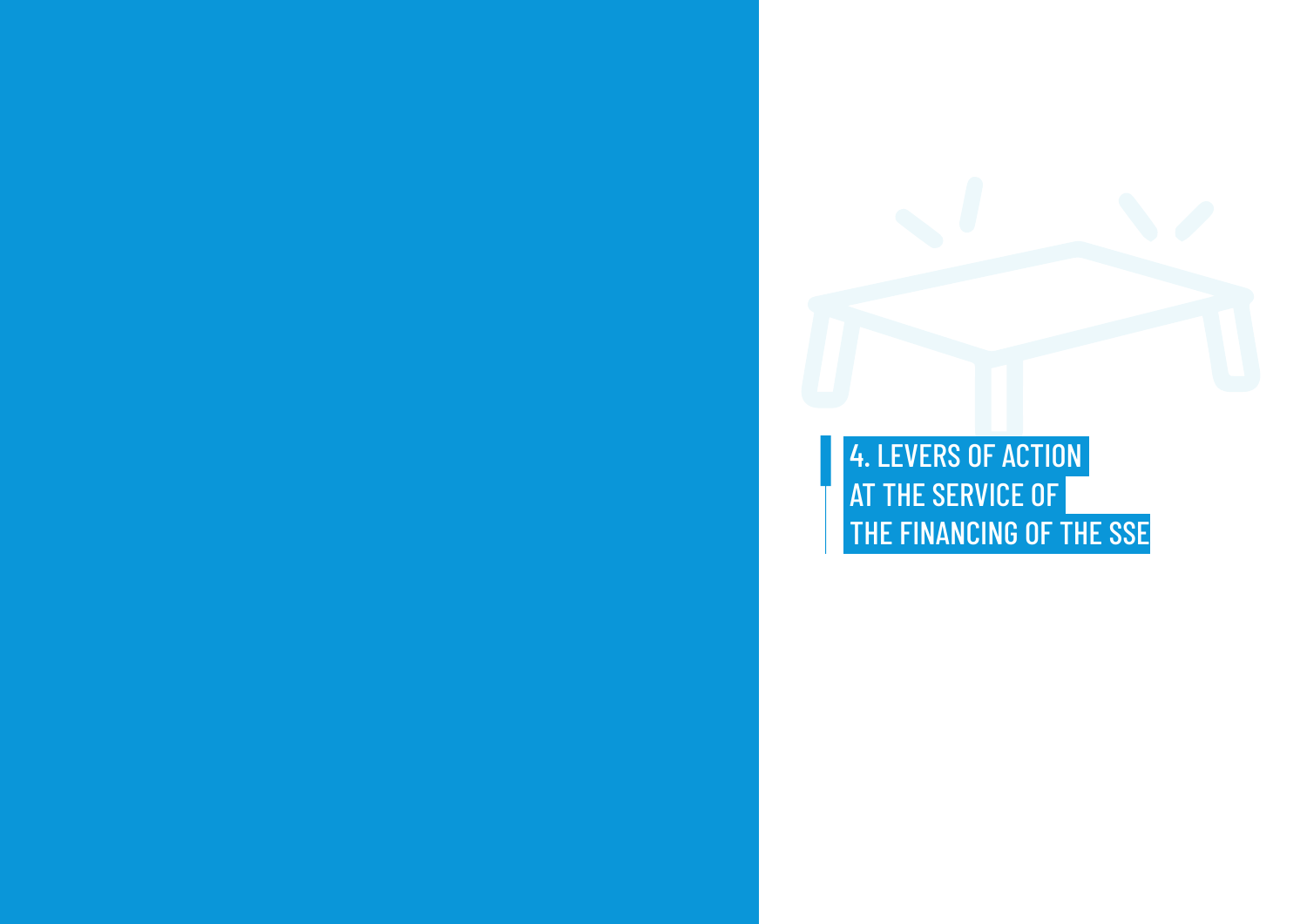

By supporting the emergence or structuring of an enabling financial environment, public policies can help SSEO, explore and secure diverse, stable, affordable, and flexible sources of financing, and thus enable them to balance economic, environmental, and social concerns. Policymakers can facilitate access to different sources of financing mainly through several complementary channels:

- **The establishment of an adapted regulatory framework** - the recognition of a specific legal status for SSEO to propose targeted measures, the removal of certain regulatory barriers to experiment or develop innovative instruments such as crowdfunding.
- **The direct provision of financing or resources** via public procurement; - the granting of subsidies and bonuses; - the granting of loans to the SSE without fixed repayment and without interest; - the rental of public goods such as land, buildings, vehicles, and machinery.
- **The creation of a financing environment conducive to SSE**, for example the provision of information on the different financing instruments available; the strengthening of networks and intermediaries to help SSEO develop their capacity to pool their resources; support for the development of solidarity finance and impact investing; - the establishment of a risk-sharing mechanism to provide guarantees and counter-guarantees to financial intermediaries, etc.
- **Capacity building and the development of the financial literacy** of organizations (support programs) and individuals (awareness of solidarity savings, development of participatory budgets at the local level).

#### **A. ESTABLISH AN APPROPRIATE LEGAL FRAMEWORK FOR SSE ORGANIZATIONS**

In different national contexts, the recognition of a specific legal status for Social and Solidarity Economy organizations has made it possible to put in place targeted measures to support their access to finance. This specific status generally includes criteria for regulating the remuneration of members, rules for the redistribution of profits and assets, as well as governance obligations based on transparency and accountability. A review and analysis of these different legal frameworks is being carried out by the OECD.

The recognition of this specific status may open the right to SSEO:

- **The introduction of a specific tax regime or measures** such as a reduction in social contributions, favorable tax treatment to encourage internal capitalization by the members of the organization, etc.
- **The provision of goods or services under facilitated conditions.** For example, in Italy, the new law reforming the tertiary sector provides for the provision of abandoned or underused public buildings, or property seized from organised crime under simplified procedures for SSEO.
- **The establishment of specific mechanisms** allowing structures to strengthen their own funds without changing the distribution of capital through the subscription of solidarity financiers, banks, or even institutional partners at capped rates, for example through the establishment of participatory securities or associative securities,

• **Privileged access** to public procurement procedures (see below)

### **B. ORIENT PUBLIC PROCUREMENT TOWARDS THE PURCHASE OF SOLIDARITY AND RESPONSIBLE GOODS AND SERVICES**

Public markets represent a major lever for the development of SSE. Their economic weight was around 12% of OECD average GDP in 2017. This considerable volume of public procurement is a major opportunity for SSE organizations. However, the lack of legibility and administrative complexity of public procurement procedures can be a barrier to entry for SSEO. Smaller structures tend to lack the capacity to respond to tenders, especially in larger contracts that have heavier requirements. This tends to compromise social innovation and severely penalize small organizations. In order to remedy these difficulties, several levers can be mobilized by the public authorities such as:

- **The identification and removal of barriers to entry to public procurement for SSEO** by adapting criteria that prevent them from applying or reducing their chances of winning contracts.
- **The introduction of specific social clauses** in public contracts such as social integration clauses which are intended to reserve public contracts for operators employing disabled or disadvantaged workers, or integration through economic activity.;
- **The development of reserved contracts in certain sectors,**

such as cleaning services, construction, catering and food services, furniture, gardening services, health care, social services, information, and communication technologies (ICT) or textiles. This makes it possibleto reserve service contracts for SSE companies; or ink favors very small businesses or small and medium-sized enterprises (VSB and SMEs), by reserving certain lots for them

On the other hand, not all public buyers have the necessary tools, processes, and skills internally to design procurement procedures adapted to the challenges of SSEO. In the analysis phase of submitted projects or proposals, public buyers often encourage an evaluation of tenders based on the best value for money, which tends to limit the analysis of the social and environmental impacts of the goods or services offered. Here are some examples of measures to support public institutions in adapting more responsible purchasing practices,

- **Use of responsible purchasing labels and use of CSR**  (e.g., application of standards such as ISO 26 000,promoting especially communities and local development).
- **Provision of web platforms for responsible purchasing**  and connecting with SSE stakeholders. These platforms make it possible to carry out qualified research and connections oriented according to the type of social and solidarity economy (SSE) companies that interest the buyer.
- **Co-construction of new public procurement processes.** In Quebec: multi-stakeholder consortia of social enterprises and public administrations take the initiative to discuss, negotiate and decide which community needs should be the subject of a contract. In France, a profile of the «facilitator of the social clause» has been introduced to help public administrations design calls for tenders allowing the participation of social enterprises. This facilitator helps the client to identify markets that may contain a social clause, to calculate the number of hours of integration and to provide expertise on the skills available locally.
- **Development of participatory budgets** to reinvest the proceeds of local tax by the inhabitants of a territory in local projects often favoring SSEO.

#### **• Examples of initiatives**

 > Ecuador, Handbook of Good Business Practices for the Supermarket Sector, and their Suppliers (2014). This manual requires retailers to have at least 15% of their suppliers coming from SMEs or the Social and Popular Economy. Source: ILO study, 2020

 > Malaysia, Perolehan Impak Sosial Kerajaan (PPISK): In early 2021, the Malaysian government launched an impact-focused public procurement program for social enterprises. This program registers social impact companies as suppliers to the Ministry of Finance (MOF), in order to qualify them for public procurement of up to \$4.84 million (MYR 20 million). Source: https://www. digitalnewsasia.com/business/govts-social-impact-procurement-programme-open-registration

 > France, Responsible Purchasing Label: The State has set itself a target of 80% of its labeled purchases by the end of 2022. Source: https://www.economie.gouv.fr/ files/2021-03/Rapport\_MDE\_Achats\_Responsables\_0.pdf

 > OECD, MAPS is a tool that assesses public procurement systems as a whole, regardless of their level of income or development. Source: https://www.mapsinitiative.org/fr/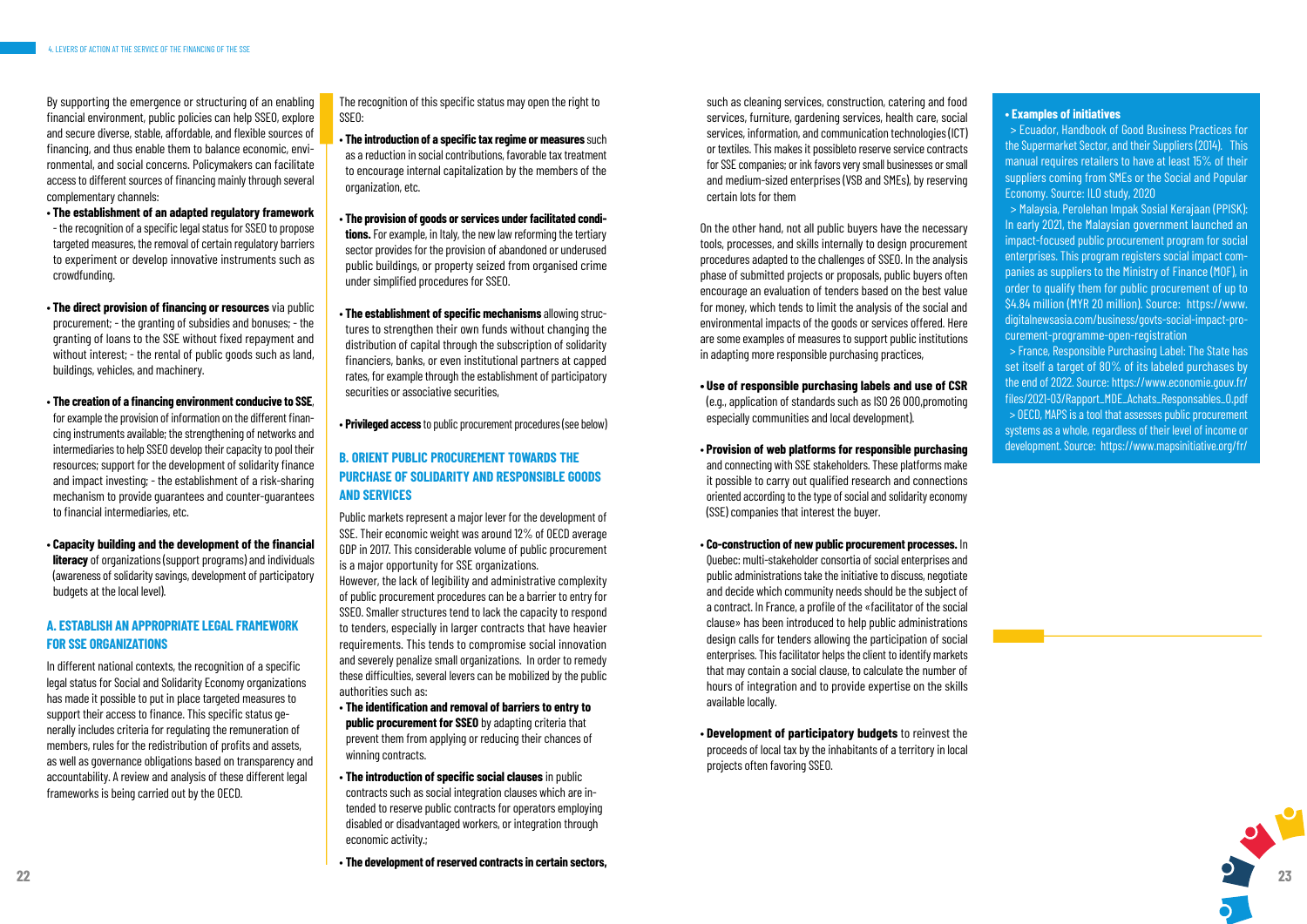### **C. ORGANIZE TERRITORIAL ECOSYSTEMS TO BETTER GUIDE AND SUPPORT SSEO TOWARDS CONVENTIONAL FINANCING TOOLS**

Through their ability to network and foster dialogue between actors on their territory, local and regional governments play a crucial role in facilitating the emergence of ecosystems favourable to the financing of SSE.

#### **Structuring of territorial support networks to better guide and support SSEO and economic actors towards financing mechanisms and project engineering**

The country case studies, carried out by the ILO in its study on «Financial Mechanisms for Innovative Ecosystems in the Social and Solidarity Economy»(2019), show that the structure and quality of **the SSE ecosystem strongly determine the articulation and effectiveness of the financial system.** In areas where SSE ecosystems are the most developed and balanced, characterized in particular by a large plurality of actors working together according to a so-called «polyarchic» power structure model, financial mechanisms tend to be more developed and complex, as is the case, for example, in Italy, Canada, or South Korea.

Public authorities have a role to play in structuring high-performance local ecosystems that facilitate information sharing and virtuous cooperation between funding bodies, actors, and support networks, SSEO. For example, they can:

- **Make more readable the available offer of financing for SSEO at the territorial level.** They can mobilize financing lines dedicated to SSEO (grants but also bond issuance and loans or guarantee funds) and set up maps or platforms to reference the main funding organizations and existing financing products/ tools or set up one-stop shops to better guide project leaders.
- **Strengthen the financial literacy and capacities of SSEO**  through the development of awareness-raising activities, training, and capacity building of organizations on the management of their accounting, their knowledge of financing mechanisms and procedures, assistance with project engineering, etc.
- **Equip and support the territorial network of actors and support networks** specialized in the orientation and support of SSE structures. The aim is to bring out and support a set of public and private actors who provide non-financial support in expertise and economic programming of the territory: local economic development agencies, incubators and accelerators of impact projects, entrepreneurship support centers, federations or associations of professionals, management centers, etc.

• **Facilitate the connection between funders, SSEO and other impact entrepreneurial project leaders** through development programs or specific public policies. These programs make it possible to better source projects that could be financed by investors, or to design tailor-made financial services and products, adapted to the needs of SSEO and social enterprises.

#### **Strengthening the system of bank guarantees and supporting the development of solidarity finance**

At the territorial level, public authorities can facilitate access to bank loans for SSEO under reasonable conditions that can be reconciled with the social and environmental objectives they pursue, through a strengthening of bank guarantee systems and the development of solidarity finance.

**Strengthening the capacity to guarantee financing** is essential to create an ecosystem favorable to SSE. Guarantee schemes have the social function and economic role of promoting access to more credit and/or better credit by offering alternative collateral. In doing so, they can overcome various obstacles to bring to credit viable but non-bankable projects, due to lack of collateral or information asymmetry. There are different methods of guarantee depending on the scope of the activity, the distribution channel of the guarantee and the nature of the entity granting the guarantee (mutual guarantee companies or commercial companies, guarantee programs, etc.). Public decision-makers can encourage the emergence and structuring of a guarantee system through several levers:

- **Establishment of guarantee funds** and better communication on the purpose of these funds, their leverage effect, and their use
- **Development of the capacities of financial institutions** to better evaluate and manage portfolios of projects led by SSEO
- **Better integration of guarantee schemes into the financial system** for prudential regulation

Solidarity finance makes it possible to connect savers seeking to make sense of their money to SSEO and projects with strong social and environmental utility, which participate in community economic development. It is based on a range of solidarity savings products such as investment products (where part of the sums saved is directed towards solidarity projects) or sharing products (where only a part of the income generated by savings is diverted). These products are particularly suitable for SSEO in that they enable them to balance the imperatives of economic viability (financial sustainability, innovation, and growth potential) and their social mission (creation of decent jobs, environmental sustainability, social protection, integration of marginalized groups, etc.) while adhering to their principles of autonomy and democratic control of members. Globally, the United Nations Research Institute for Social Development (UNRISD) identified in 2015 more than 51,000 credit unions in 100 countries; 200 million members and more than \$1 500 billion in assets. Nearly 100 million users of community savings methods in sub-Saharan Africa.

To facilitate the development of **solidarity finance**, public authorities can, for example,

- **Develop territorial synergies** between solidarity investors or solidarity or impact funders, and SSEO on public policy issues
- **Set up savings books** with a solidarity or sustainable vocation
- **Raise awareness among individuals about the mobilization of their savings on solidarity and community projects,** by conducting information campaigns or by promoting the establishment of labels to distinguish solidarity investments.

#### **• Examples of initiatives**

 > Morocco, Moubadarates Program: the social development agency has launched a program under the name of «Maroc Moubadarates» which aims to create platforms of associations with public and private actors based in landlocked territories or suffering from urgent social needs. These platforms aim to set up a financial and non-financial support mechanism for small businesses and a guidance and information space for project leaders. Source: https:// www.leconomiste.com/article/1047473-mobadarate-un-reseau-national-pour-federer-les-tpe

 > Luxembourg - 6zero1: In 2015, the Ministry of Employment and the Social and Solidarity Economy in Luxembourg supported the design and implementation of a support program called 6zero1 to support entrepreneurs in the process of recognizing their organization as a society of societal impact (SSI). Source: https://evpa.eu.com/ uploads/documents/Luxembourg\_nugget\_final-version.pdf > France, French Impact: Born from a government initiative, the French Impact brings together all the actors of social innovation and thus accelerates all the innovative social and environmental initiatives present on the French territory. The French Impact supported the structuring of 27 local social innovation ecosystems labeled to solve concrete challenges. This label provides access to a network of privileged partners to facilitate access to financing, simplify the removal of regulatory obstacles and promote relations with the networks of companies and foundations involved. Source: https://www.le-frenchimpact.fr/

#### **• Examples of initiatives**

 > African Guarantee Fund for Small and Mediumsized Enterprises designed and founded by the AfDB in partnership with the governments of Denmark and Spain, will provide bank guarantees to financial institutions to boost SME financing and unlock their potential to foster growth for young African entrepreneurs

 > France, the 90/10 funds: Created in 2001, the solidarity funds, known as «90-10» funds, are required to invest between 5 and 10% of their assets in approved organizations «solidarity companies of social utility» (ESUS). The originality of this system lies in the regulatory indication of part of the savings, made possible thanks to a labeling by the public authority (ESUS). In 2019, 90/10 funds represented €8 billion, or 65% of the total outstanding amount of solidarity finance in France (€12.6 billion).

 > France, the Finansol label: this label created in 1997 is awarded to solidarity investments by a committee of independent experts, from a wide variety of backgrounds (associations, financiers, journalists, academics, trade unionists). The award of the label is conditional on compliance with numerous criteria, the main ones concerning the solidarity and transparency of savings products as well as the commercial action policy put in place by the establishments.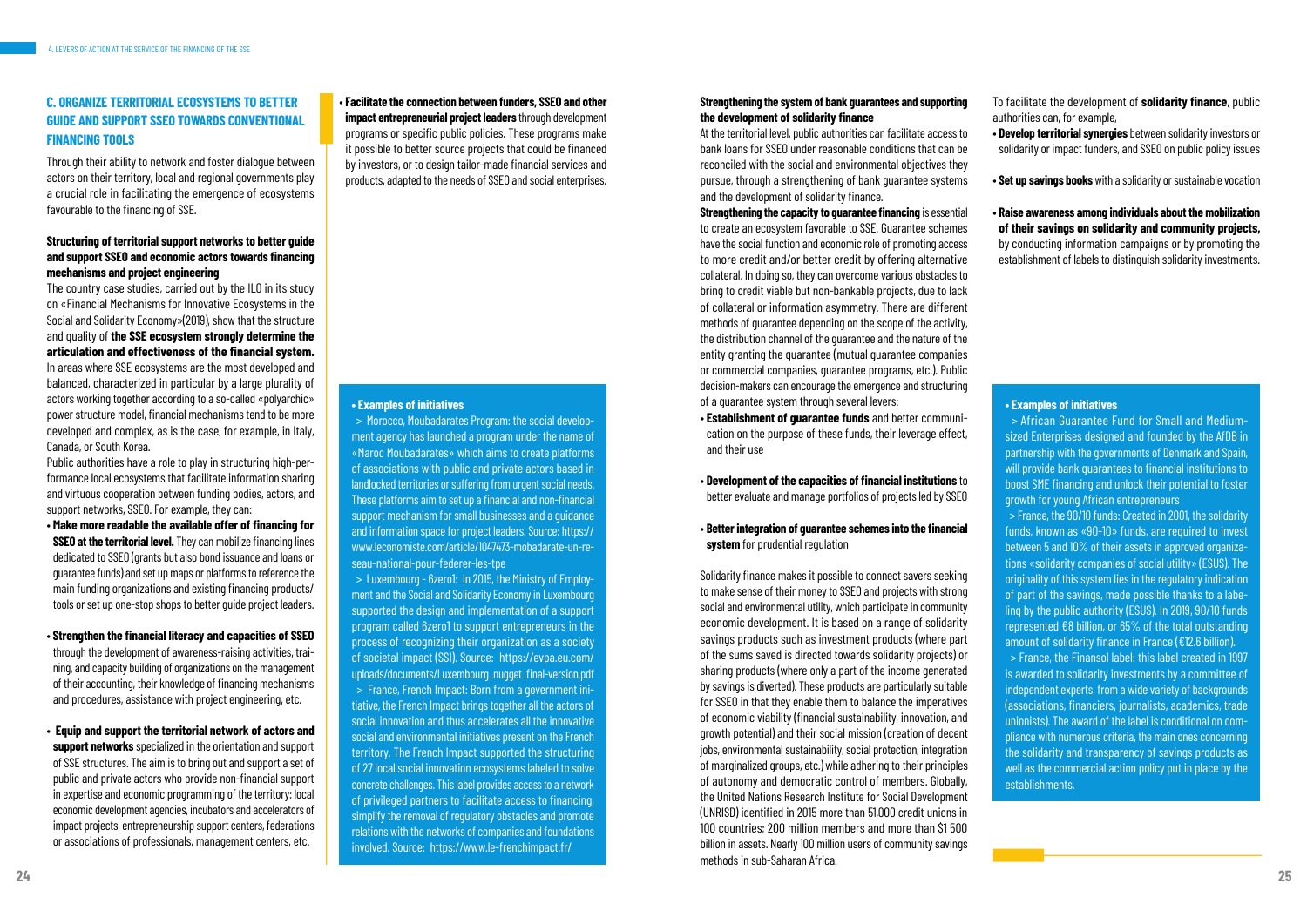**26**

#### **Raising awareness and mobilizing individuals on the financing of SSE**

Individuals (and local communities) play an important role in financing local development projects with a high social and environmental impact. This mobilization can take several forms: either direct support through donations or the granting of own funds, or indirect support through the mobilization of their savings or citizen participation in participatory budgets. It is particularly important in the field of SSE development since it makes it possible to consolidate the link of territorial proximity and solidarity with actors who are carriers of social and environmental innovation.

The financing released by individuals can represent significant sums. Since the beginning of the Covid-19 pandemic, global household savings have reached nearly €4 500 billion euros (\$5 400 billion) or about 6% of global GDP according to the financial rating agency Moody's. In 2019, remittances sent by migrants and diasporas each year exceeded for the first time the total direct investment of foreign companies in low- and middle-income countries. According to the World Bank, they reached \$550 billion (€494 billion) in 2019, more than triple official development assistance.

In order to raise awareness and engage citizens in the financing of SSE, local and national public authorities can, for example:

- **Support and/or implement** financial education programs
- **Develop and/or strengthen** the use of participatory budgets to involve citizens in the financing of impact projects anchored in their living area
- **Develop** a welcoming and secure framework for diaspora cash flows, for example by regulating the costs of international transfers for remittances by diasporas to their countries of origin, or by proposing new tools such as diaspora bonds

### **D. ATTRACTING AND MOBILIZING PRIVATE INVESTMENT TOWARDS SSE**

#### **Putting the SDGs and the needs of local communities back at the heart of investment policies**

Investment policies are an important component of the fight against COVID-19 and the achievement of the Sustainable Development Goals. However, the amounts invested remain insufficient, particularly in developing countries, and there is a lack of real measures to give a real impetus to public and private investments in favor of the SDGs. According to UNCTAD's Investment Report 2020, more than 150 countries have adopted national sustainable development strategies or modified their development plans to reflect the SDGs. However, according to national investment policy reviews, less than half of UN Member States have put in place instruments to encourage investment in the SDGs. On average, the regulatory provisions of these countries target no more than three sectors or activities related to the SDGs. Several key SDG sectors such as health, water and sanitation, education and climate change adaptation are rarely covered by special investment promotion measures.

A more systematic approach is needed to include investment promotion in national strategies for **achieving the SDGs, and to integrate the SDGs into national investment policy frameworks and the IFI regime**. In its Investment Policy Framework for Sustainable Development, UNCTAD proposes various measures to mobilize more resources, direct investment and maximize its impact on the achievement of the SDGs.

The right direction of investments in support of the SDGs also requires changing the governance of national and international sustainable development funds, to make more room for civil society, SSEO. This integration into decision-making processes is necessary for community and local ownership of the sustainable development agenda.

#### **Developing results-based financing mechanisms**

Different results-based financing mechanisms (RBF) – social impact bonds or development impact bonds, social impact contracts, outcome funds, etc. – have been experimented and deployed in the health, education, socio-professional integration sector in recent decades. These mechanisms make it possible to finance impact programs by relying on public or private investors who are remunerated in proportion to the achievement of previously contractual objectives.

The adoption of these RBF mechanisms has several advantages. First, they make it possible to attract public or private investors on long-term projects, and thus to promote the development of virtuous partnerships between actors with diversified skills. In addition, they operate on a principle of financial incentive aiming to encourage an efficient use of resources and a constant improvement of the actions carried out based on systematic impact studies.

The first feedback reports indicate several issues for these RBF mechanisms to be able to constitute a real lever of financing in the service of impact programs:

- **The success of these programs** depends heavily on the governance chosen, such as the definition of clearly defined and shared objectives by the various stakeholders, a clear division of roles and responsibilities or the obligation to report on results in a transparent and reliable manner. Depending on the sector of activity and the territories targeted, it can be complicated to set measurable objectives due to the lack of data or their unreliability. On the other hand, there may be problems of alignment between the objectives pursued by the principal (e.g., professional integration, via return to employment, training, or entrepreneurship) and the financial incentives given (for example, a flat-rate remuneration for the number of hires over a given period).
- **The use of RBF mechanisms** presupposes the use of reliable technical means (data collection system, existence of an efficient information system) and methodological means (process of monitoring, verification, and validation of data with or without the support of independent experts) to evaluate the results of the program, and thus remunerate investors in proportion to the achievement of the results obtained.
- **The uncertain or changing operating environment** can weaken operators in achieving predefined target objectives. It is important that FBR mechanisms integrate these constraints to best assess and update the intended objectives.
- **Access to RBF mechanisms** is still largely reserved for large organizations due to the technical complexity of contracts and the sometimes long delays in processing applications by the principal. To open these mechanisms more widely to small or intermediate organizations, there is an important issue of simplifying procedures.

• **More broadly, the deployment of RBF mechanisms presupposes a transformation of the culture and practices of public funders.** The shift towards results-based financing implies a shift in accountability, with a greater focus on the expected results of public spending. It requires governments and stakeholders to think more holistically, finding contextual solutions to the whole problem, and encouraging a data-driven approach to policymaking.

Faced with these challenges, the Global Steering Group for Impact Investment (GSG) has proposed several levers to facilitate and accelerate the adoption of results-based financing mechanisms:

- **Involve «business» ministries in the deployment of these innovative mechanisms**, to facilitate political support and stimulate a real dynamic at the national level
- **Promote the emergence of good governance practices for projects financed based on the result**, around some key themes and mechanisms, in particular on the justification of costs, the calibration of the modalities for triggering reimbursements, the practical modalities of collection of information feeding the indicators of achievement of the objectives, the post-program indicators in coherence with the scenarios of exit from the program
- **Simplify and standardize legal procedures** for the implementation of RBF mechanisms at different territorial levels, and reduce barriers to entry for smaller actors
- **Developing new data and evaluation** frameworks are also essential for monitoring and verifying results
- **Better document and showcase** projects funded through RBF mechanisms.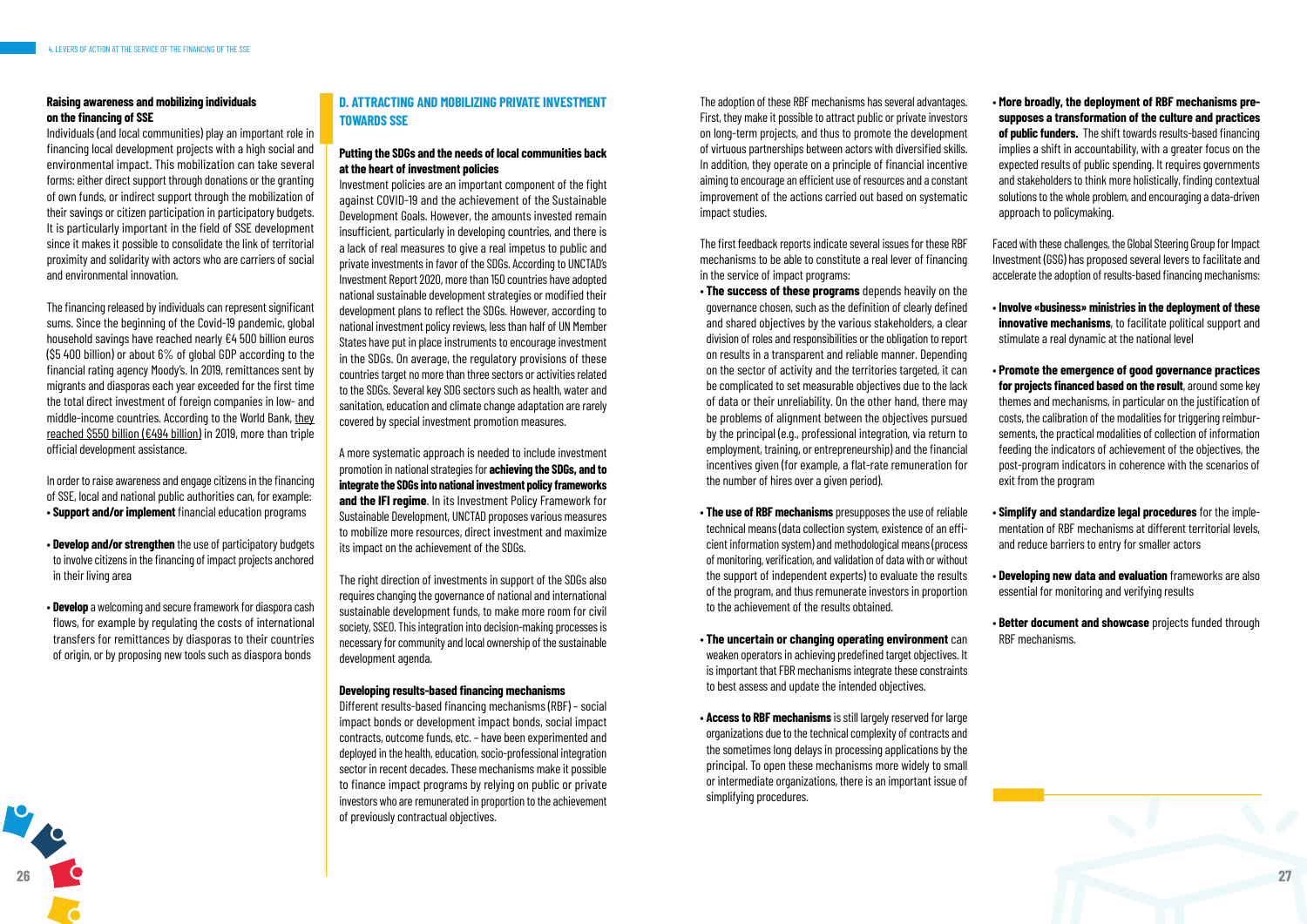#### **• Examples of initiatives**

of partnership between the public and the private sector designed to promote the emergence of innovative social and environmental projects. The private and/or public investor pre-finances the project and takes the risk of failure in exchange for a pre-planned remuneration in case of success. The State reimburses only based on the results obtained and objectively established by an independent evaluator. These impact contracts are not intended to replace traditional financing of activities of social or environmental utility, but they provide a complementary mode of financing to facilitate of existing activities. Sources: Methodological guide for impact contracts in France

 > Social Impact Contract (CIS) in France is a new mode of Switzerland, Belgium, Great Britain and Italy, and the Caixa (ICRC), and brought together several funders (Governments Foundation) and investors (Munich Re, Lombard Odier Pension Fund, and several philanthropic actors). Source: https://fondationlafrancesengage.org/development-impact-bonds-lapplication-du-paiement-au-resultat-dans-le-domaine-du-developpement-et-de-laide-humanitaire/

Mali, Nigeria, and the Democratic Republic of Congo: Developed build three centers specializing in physical rehabilitation with the objectives of increasing the skills of staff in the care of beneficiaries as well as better integration of beneficiaries into the school system and the market. work. This program was deployed by the International Committee of the Red Cross

the development of new activities or an innovative program better allocation of capital to green companies by local fund financing by social impact contract and Feedback on social reporting of green impacts. The pilot phase of GOF is funded > Development Impact Bonds for physical rehabilitation in a total of R92.6 million in grants, catalyzing R395.5 million in in 2017, this program worth 18.7 million Swiss francs aims to Catalytic Finance Partners (CFP). Source: https://thegree- > Green Outcome Funds (GOF) in South Africa: The GOF makes results-based twin (concessional) funds available to local investment funds to support investments in local SMEs specializing in the green economy. It aims to encourage a managers, and to catalyze consistent and better-quality by the Jobs Fund of the National Treasury of the Republic of South Africa, as well as the RMB Fund. The GOF has generated investment capital from local investment funds, called GOF noutcomesfund.co.za/

> > World Bank, Performance-Based Finance Toolkit (2015) https://openknowledge.worldbank.org/bitstream/handle/10986/17194/9782326000728.pdf?sequence=5&isAllowed=y

In its 10th edition of the Annual Investor Survey published by the Global Impact Investing Network (GIIN) in 2020, the global impact investing market is estimated to be worth \$715 billion in 2019 compared to \$500 billion in 2018. Impact investing refers to all investments that aim to generate measurable social and/ or environmental impacts in parallel with a financial return. It presupposes the intentionality of investors to generate impact, the coexistence of impact indicators and financial returns, as well as an impact assessment approach. Impact investments can be made in both developing and developed countries, and target a wide range of returns, whether market return or lower, depending on the circumstances. In doing so, impact investing can be an effective tool for more patient finance whose environmental, social, and societal utility is more easily perceptible to all stakeholders.

In its roadmap, the Global Impact Investing Network identifies 6 major transformation levers to support the development of impact investing

(GIFIIP) initiative established by the Islamic Development Bank (IsDB) and UNDP's Istanbul International Center for Private Sector in Development (IICPSD) in 2016 in Jakarta: engagement. To do this, it wants to stimulate the development of a commercial ecosystem of Islamic finance and impact investing through a range of impact investment tools and http://www.gifiip.org/

**• Examples of initiatives** > The Inter-American Development Bank's (IDB) Opportunities for the Majority (OMJ) initiative in Latin America and the Caribbean supports impact investments that are market-based, commercially viable, replicable, and scalable. It seeks to generate social and economic benefits for the base of the pyramid (BoP) in Latin America and the Caribbean. The IDB Group aims to catalyze additional capital in projects that advance long-term economic development in the region. > The Global Islamic Finance and Impact Investing Platform social impact investing in the United Kingdom and the United Kingdom National Advisory Board on Impact Investing. The team works alongside experts who provide specialized and volunteer support in their respective fields. The Board of Directors and Advisory Board include leaders with experience in the financial services, social investment, and policy development sectors. The organization manages a series of research, education and advocacy programs aimed at creating the market conditions necessary for impact investing to flourish. It is also part of the global network of national advisory boards, the Global Steering Group for Impact Investment (GIIN). Source: https://www.impactinvest.org.uk/

The objective of the platform is to position Islamic finance and impact investing as one of the main enablers for the implementation of the SDGs globally through private sector instruments in accordance with Sharia law, and to improve the access of impact companies to Islamic financing. Source: > Creation of the Impact Investing Institute in the United Kingdom, an independent non-profit organization, established in 2019: Its aim is to accelerate growth and improve the efficiency of the impact investing market in the UK and internationally. Its creation was influenced by the United Kingdom Government's Taskforce for growing a culture of > The SDG Impact initiative created by UNDP in 2018 focusing on generating and mobilizing private sector capital for the achievement of the Sustainable Development Goals (SDGs): aims to provide investors with the unified standards, tools and services needed to authenticate their contributions to the achievement of the SDGs and to identify investment opportunities related to these SDGs in emerging economies and countries in development. The initiative focuses on experimentation, innovation, and partnerships, focusing on the development of product and service prototypes that will be tested, refined, and then brought to market. In addition, to make information on the impact investment market more readable, SDG Impact organizes investor forums. Public-private policy dialogues are also facilitated to identify recommendations to improve the environment and make it more conducive to investments aligned with the SDGs. Source: https://sdgimpact.undp.org/

#### **Developing impact investing**

• **Define the characteristics and guiding principles of impact investing** based on a review and pooling of the different professional practices of impact investors. This work of definition makes it possible to avoid a dilution of the concept in a «portmanteau word» covering ambiguous, incomprehensible, fragile, even misleading realities («impact washing»)

- **Support the standardization of impact assessment and management practices, based on common aggregate** indicators and the sharing of reference methodologies. Impact investors are looking to be able to better aggregate impacts at the level of their project portfolio, and thus better qualify and manage them. Standardizing impact indicators would ensure greater consistency and comparison between impact investments and even between funds
- **Spread an impact investing culture** to sustainably transform investment practices (including more traditional)

• **Diversify impact investment products** so that these products are tailored to all investors (from individuals to institutions) and to the different capital needs of different types of beneficiary companies (including innovative start-up companies operating)

• **Develop tools and services to support the integration of impact** into investors' day-to-day analysis, allocation, and transaction activities. The core services provided by investment banks, credit rating agencies and data providers need to be expanded to incorporate impact considerations and meet the needs of all impact investors

- **Provide training programs** for financial professionals to increase awareness of impact investing, maintain the integrity of the practice, and attract talented human capital to the sector.
- **Creating a regulatory environment** favoring impact investing, through tax incentivesSoutenir le secteur philanthropique dans le financement de projets de changement systémiques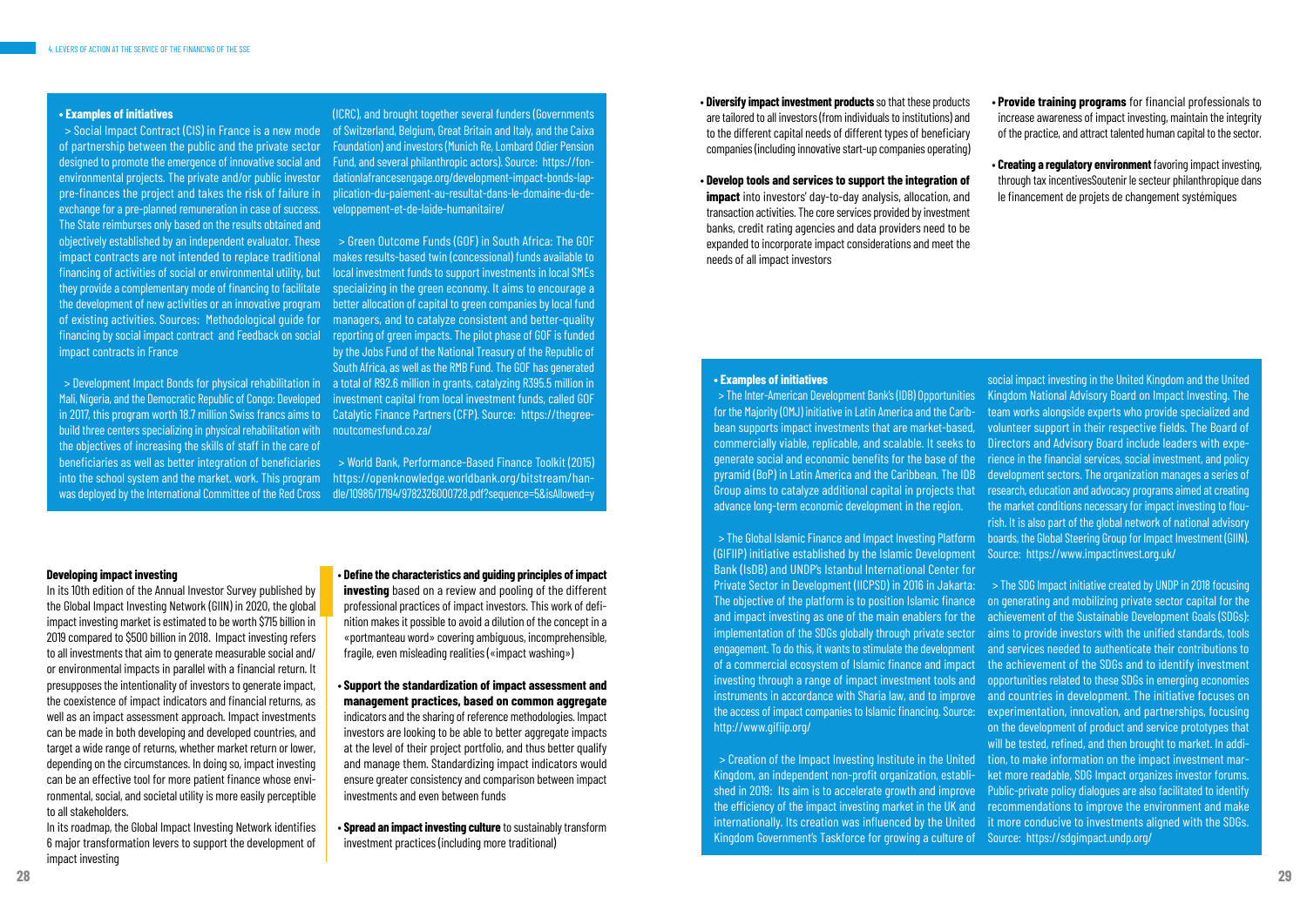

#### **Supporting the philanthropic sector in funding systemic change projects**

Philanthropy is an important lever of financing for projects with high social and environmental value. According to the OECD Research Centre, the total volume of philanthropic financing for development was \$24 billion over the period 2013-2015. Philanthropic practices are constantly evolving to support scale-up projects and drive sustainable system change for society and the environment. Venture philanthropy corresponds to this growing consideration of the principles and methods of private equity and in particular venture capital in philanthropic practices. It is characterized by a long-term approach where the philanthropist supports a non-profit organization with the aim of sustainably building its capacity. The purpose of the donation is not to support a specific project, but to develop the capacities of the structure in a logic of structural financing. The development of venture philanthropy is leading to a real paradigm shift for philanthropy actors and donation-receiving structures:

The Audacious Philanthropy study published in the Harvard Business Review (2017) puts into perspective the conditions for the success of 15 philanthropic initiatives that have successfully scaled up in the United States. It shows that 90% of initiatives took an average of 20 years to fully develop (the median being 45 years), and that 66% of them benefited from philanthropic investments of more than \$10 million.

- It presupposes **establishing a common understanding of the problem and its ecosystem, through a multi-stakeholder approach.** This process is essential to design and support an approach that aims for systemic change.
- **Support for systematic change projects requires the allo cation of philanthropic funding «tailor-made» adapted to the needs of each structure, over a long-term period and accepting course corrections**
- This change in the scale of philanthropic funding leads to a **deepening of the selection process for funded projects.** In particular, it requires additional capacity and training time for both project structures and philanthropic funders.
- The development of venture philanthropy must be accompanied by a strengthening of the capacities of **analysis and support**  of philanthropic actors so that they can design tailor-made financing but also provide extra-financial support (via the provision of strategic advice to the dirigeant.es of beneficiary structures, impact assessment, etc.).
- **The use of data by philanthropy actors** can be useful to better analyze the needs of beneficiary structures, adapt responses and solutions, and improve impact assessment.

#### **• Examples of initiatives**

 > Embracing complexity: towards a shared understanding of funding system change: This report was produced by Catalyst 2030, Shwab Foundation, Skoll Foundation, Ashoka, Co-Impact, Echoing Green with the support of Mc Kinsey and Systematic to share the best practices for funding systemic change initiatives. Source: https://catalyst2030.net/wp-content/ thropic actors wishing to support local development prouploads/Embracing-Complexity\_Report\_2020.pdf

Source: https://evpa.eu.com/knowledge-centre/publications/ investing-for-impact-toolkit; https://evpa.eu.com/knowledgecentre/publications/charter-of-investors-for-impact

 > The Chandler Foundation's «Systems Change Philanthropy Landscape» provides a first landscape of actors, initiatives, and resources at the intersection of systems change and philanthropy. Source: https://assets.website-files.com/5e d9601e4ab04f00c016af46/60058162d9c4da3bfe6c92c9\_Sys tems-Change-Philanthropy-Landscape%202021.01.14\_v\_15.1.pdf > EVPA's Impact Investor Charter and Investing for Impact toolkit aim to help early-stage impact investors by giving them and equipping them in the implementation of their activities". fees. Source: https://epic.foundation/

an overview of «what works in the European impact ecosystem ranges from 1% to 33% of carried interest or management > EPIC Foundation is experimenting with the implementation of philanthropic donations on part of the carried interest or management fees of private equity individuals. The percentage of donations is set freely by the signatories and generally

 > Toolkit for African Philanthropist, The African Philan thropy Forum: This toolkit gives targeted advice to philan jects in Africa. In May 2020, the APF also launched a systems change program in partnership with Dahlberg and the Ber tha Centre for Social Innovation and Entrepreneurship at the University of Cape Town Graduate School Of Business. Source: https://www.africanpf.org/resources/toolkit/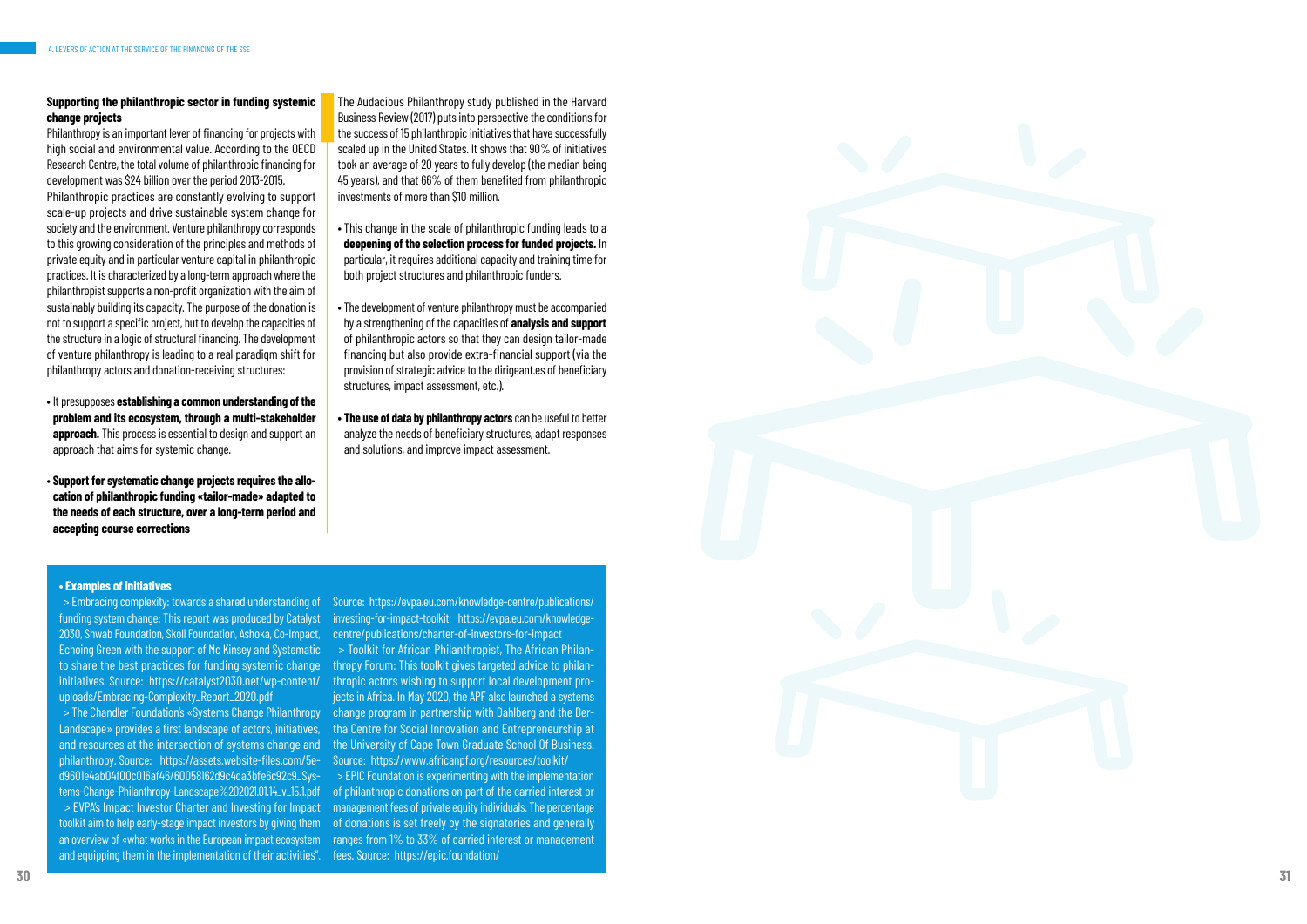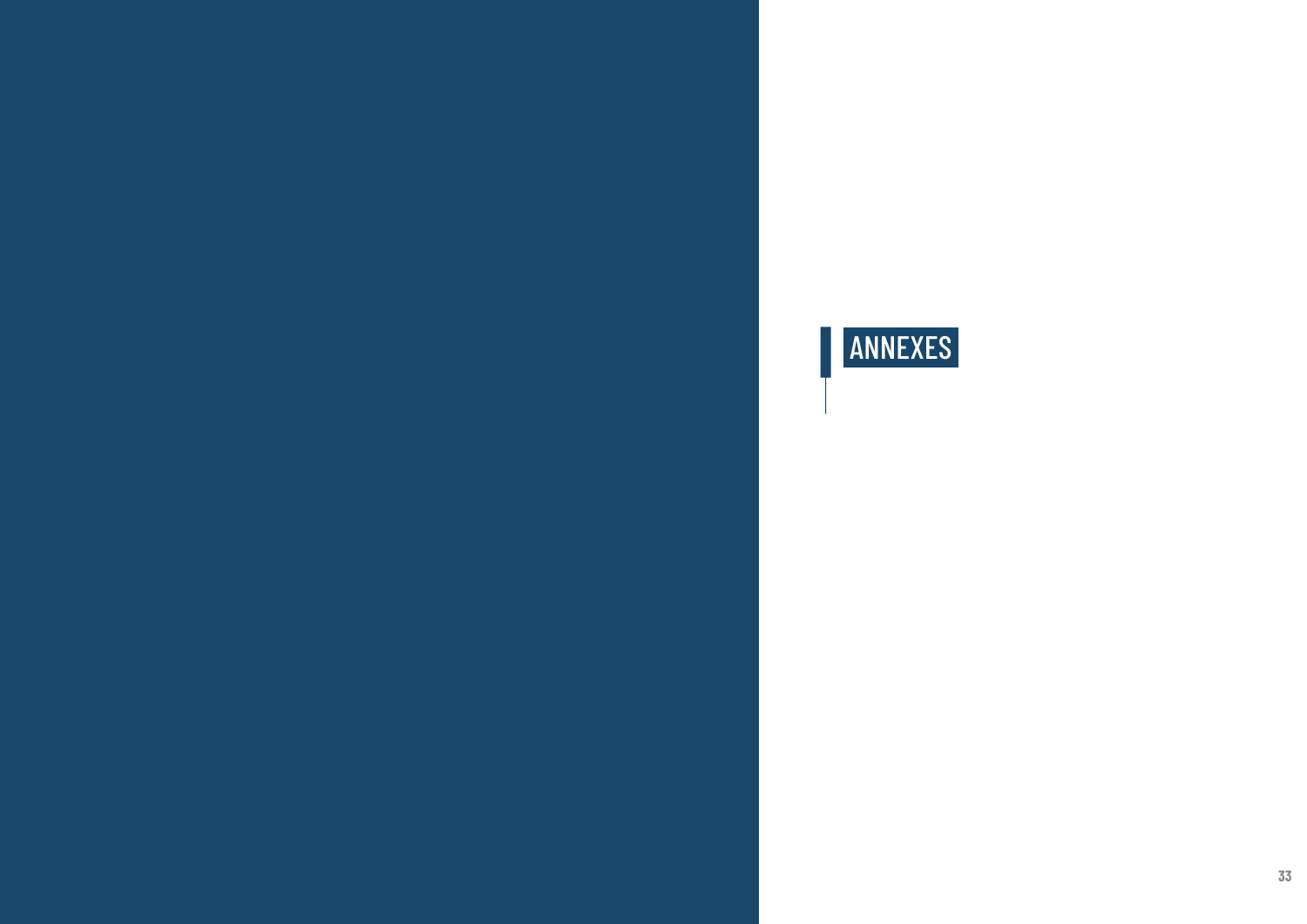#### **ACKNOWLEDGEMENTS**

We would like to express our sincere thanks to the people who contributed to the preliminary development of this thematic guide, namely:

- BENGOA, Miren, Group Director SOS International Action
- BIRAC Nathalie, Founder of FINZ. Africa
- BOINOT, Pauline, Coordinator of INEAISE
- DE FREITAS, Carlos, Executive advisor to the Global Fund for Cities Development
- DE VILLEPIN Marie-Anne, Social & Inclusive Business Project Manager at the French Development Agency
- FAMERY, Elisa, Deputy head of social impact investment and financing of SMEs in the social economy at the Directorate General of the Treasury
- FOUTUGNE, Marine, Head of the Impact Finance program at Le French Impact
- GOUJON Stéphanie, Director of French Impact
- HOWARD Elizabeth, Founder of the African Crowd Association
- KIRPALANI, Anita, COO of Epic Foundation
- LANGENDORFF, Cyrille, President of the French Advisory Committee for Social Impact Investing
- LE BLOND Aissatou, co-founder of M&A Capital
- LESAFFRE, Dominique, Director General of SIDI
- NGOUNOU, Charlie Martial, President Afroleadership NGO
- PAUGAM, Axel, Head of Impact Financing at GROUPE SOS Pulse
- PLOQUIN, Xavier, Senior Associate and Chief of Staff to the CEO at Meridiam, Finance for tomorrow
- SALLE Jon, Head of the FINANSOL Observatory
- SANANIKONE, Hélène, Founder of Good Finance
- STIEVENART, Emeline, Director of the Impact Tank
- VAUGELADE Clémence, Advocacy Manager of FINANSOL
- VILLEGAS, Milder, Managing Director Filaction member and President of INAISE

#### **BIBLIOGRAPHY**

#### **COMMERCE:**

- World Bank. Toolbox: Boîte à outils: financement basé sur la performance. 2014, https://openknowledge.worldbank. org/bitstream/handle/10986/17194/9782326000728.pdf?sequence=5&isAllowed=y.
- Catalyst 2030. Embracing Complexity. Towards a Shared Understanding of Funding Systems Change. January2020, https://www.ashoka.org/en-us/embracing-complexity
- European Commission. Buying for social impact Good practice from around the EU. December 2019, https://aeidl.eu/docs/ bsi/index.php/good-practices/92-bsi-goodpract-web/file.
- European Commission. Les entreprises sociales et leurs écosystèmes en Europe. January 2020, https://ec.europa.eu/ social/BlobServlet?docId=22384&langId=fr.
- European Commission. Making Socially Responsible Public Procurement Work: 71 Good Practice Cases. May 2020, https:// www.socialeconomy.eu.org/wp-content/uploads/2020/06/ SRPP-EC-Publication.pdf
- Cooperatives Europe. The COVID-19 crisis and its economic and social impact on cooperatives across Europe. September 2020. https://coopseurope.coop/resources/news/survey-report-covid-19-impact-cooperatives
- Corbaid. Le FBR en période de Covid : guide de référence. April 2020, https://www.cordaid.org/en/wp-content/uploads/ sites/11/2020/05/200430-le-FBR-en-p%C3%A9riode-de-CO-VID-19-Guide-de-R%C3%A9f%C3%A9rence-v1.1.pdf
- European Venture Philanthropy Association (EVPA). A Practical Guide to Impact Measurement and Management. June 2015. https://evpa.eu.com/uploads/publications/Un-guide-pratique. pdf
- European Venture Philanthropy Association (EVPA). A Practical Guide to Venture Philanthropy and Social Impact Investment. 21 March 2018, https://evpa.eu.com/knowledge-centre/ publications/venture-philanthropy-and-social-impact-investment-a-practical-guide
- Forum pour l'Investissement Responsable. Investissement à impact : une définition exigeante pour le côté et le non-côté. March 2021. https://www.frenchsif.org/isr-esg/wp-content/ uploads/Cahier-Impact-FIR-France-Invest\_mars-2021.pdf
- Global Steering Group for Impact Investment (GSG). COVID-19 Impact Policy Response – Part II. 27 April 2020, gsgii.org/ reports/covid-19-impact-policy-response-part-ii.

• Global Steering Group for Impact Investment (GSG). «Tying fundings to results: a primer in results-based finance economy to support a just covid-recovery and foster impact-driven economy». February 2021, https://gsgii.org/events/tying-fundingto-results-a-primer-in-results-based-financing-rbf-thursday-11-february-at-2pm-gmt/

**34 35** • Hope for Post-Covid Spending ». Financial Times, 18 avril 2021, www.ft.com/content/8cbfe40d-1ce1-4dc6-bcb2-1314b77b9443.

• Global Impact Investing Network (GIIN). 2020 Annual Impact Investor Survey. 11 June 2020, https://thegiin.org/research/ publication/impinv-survey-2020

• Global Impact Investing Network (GIIN). Methodology for Standardizing and Comparing Impact Performance. 12 November 2020, https://thegiin.org/research/publication/methodology-for-standardizing-and-comparing-impact-performance

• Global Impact Investing Network (GIIN) IRIS Use Case. Inter-American Development Bank's Opportunities for the Majority Initiative. 2013, https://thegiin.org/assets/documents/ pub/iris-use-case-idb-group-s-opportunities-for-the-majorityini.pdf

• Impact Entrepreneur and Rockefeller Philanthropy Advisors. Building an Impact Economy: A Call to Action for the Philanthropic Sector. 7 February 2019, https://impactalchemist.com/s/ Race-Brook-Call-to-Action-for-Philanthropy-6fjx.pdf

• Le Médiateur des Entreprises. Rapport d'évaluation pour le développement du Label « Relations fournisseurs et achats responsables » (RFAR). March 31, 2021 https://www.economie. gouv.fr/files/2021-03/Rapport\_MDE\_Achats\_Responsables\_0. pdf

• Ministère de l'Europe et des Affaires Etrangères. Mécanismes de financement innovants pour la santé : cartographie et recommandations. November 2020, https://www.diplomatie.gouv.fr/fr/photos-videos-publications-infographies/ publications/enjeux-planetaires-cooperation-internationale/ rapports-et-etudes/article/mecanismes-de-financement-innovants-pour-la-sante-cartographie-et

• Organisation Internationale du Travail. Les Mécanismes Financiers pour des Écosystèmes Innovants dans l'Économie Sociale et Solidaire. November 14, 2020, https://www.ilo.org/ global/topics/cooperatives/publications/WCMS\_728375/lang- -fr/index.htm

• Putnam Consulting Group. The Putnam Guide: The Role of Philanthropy in Systems Change. 2017, http://nncg.issuelab. org/resources/28130/28130.pdf

• Social Innovation Exchange. Funding Systems Change: Challenges and Opportunities. 2017, https://socialinnovationexchange.org/\_library/\_uploaded/\_misc/Funding%20Systems%20Change\_Challenges%20and%20Opportunities.pdf

• The Australian Centre for Social Innovation (TACSI). Philanthropy, Systems and Change: perspectives, tools, and stories to help funders find their best-fit contribution to change. 2019, https://www.tacsi.org.au/wp-content/uploads/2019/10/Philanthropy-systems-and-change.pdf

• United Nations Conference on Trade and Development (UNCTAD). World Investment Report 2014 – Investing The SDGs: An Action Plan, 2014. 2014, https://unctad.org/en/PublicationsLibrary/wir2014\_en.pdf

• UNSRID, Guidelines for Local Governments on Policies for Social and Solidarity Economy, 2021

• World Economic Forum. COVID-19 Action Agenda Leaders on the Front Line: Why Social Entrepreneurs Are Needed Now More than Ever. September 2020, http://www3.weforum.org/docs/ COVID19\_SocEnt\_Alliance\_Report\_2020.pdf

• World Cooperative Monitor & International Co-operative Allliance. Covid-19 Impact and Reactions of Coperatives to Covid-19. https://monitor.coop/en/media/library/researchand-reviews/impact-and-reactions-cooperatives-covid-19

### **NEWSPAPER ARTICLES:**

• «Govt's Social Impact Procurement Programme Open for Registration». Digital News Asia, 16 April, 2021, www.digitalnewsasia.com/business/govts-social-impact-procurement-programme-open-registration.

• Bouissou, Julien. «La diaspora est devenue le bailleur de fonds le plus fiable»: l'indispensable argent des migrants. LeMonde.fr, December 16, 2019, www.lemonde.fr/economie/article/2019/12/15/l-indispensable-argent-des-migrants\_6022957\_3234.html.

• Madeline, Beatrice. «Bercy relance les 'contrats à impact'». LeMonde.fr, September 24, 2020, www.lemonde.fr/economie/article/2020/09/24/bercy-relance-les-contrats-a-impact\_6053413\_3234.html.

• Romei, Valentina. «Global Savers' \$5.4tn Stockpile Offers Hope for Post-Covid Spending». Financial Times, 18 April 2021, www.ft.com/content/8cbfe40d-1ce1-4dc6-bcb2-1314b77b9443.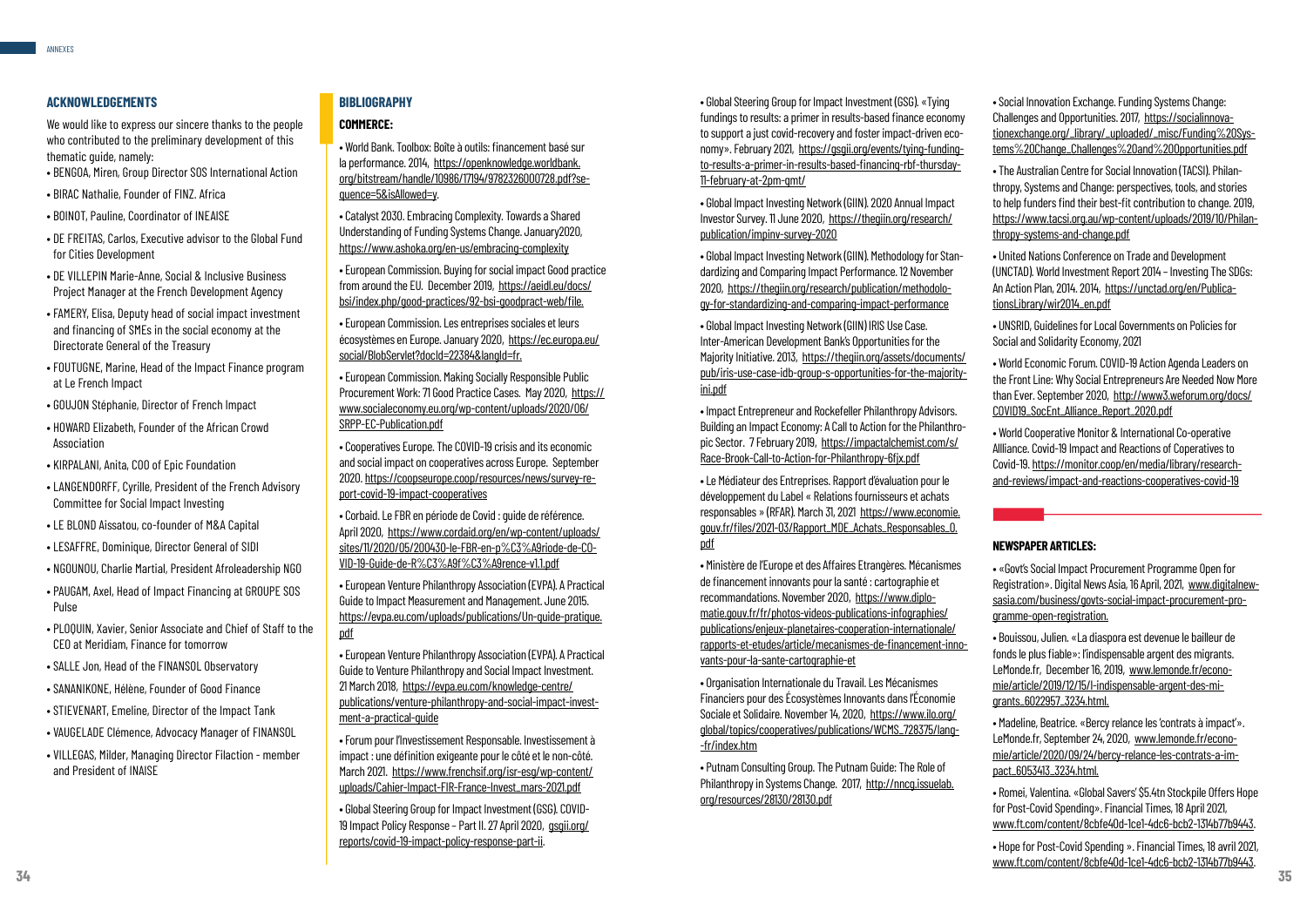#### **WEB PAGES**

• Association Finansol. «La finance solidaire : De quoi parlet-on ?" finansol.org, www.finansol.org/de-quoi-parle-t-on. Accessed April 23, 2021.

• APF «African Philanthropy Forum – Promoting Homegrown Philanthropy on the African Continent». Africanpf.Org, www.africanpf.org. Accessed April 23, 2021.

• AVPN. «Asian Venture Philanthropy Network». avpn.asia, https://avpn.asia/ . Accessed April 23, 2021.

• European Impact Investing , www.impact-investing.eu/whowe-are. Accessed April 23, 2021.

• Aspen Network of Development Entrepreneurs. «The Small and Growing Business Sector and the COVID-19 Crisis: Emerging Evidence on Key Risks and Needs». Andelglobal. com, May 18 2020, https://www.andeglobal.org/blogpost/737893/348170/The-Small-and-Growing-Business-Sector-and-the-COVID-19-Crisis-Emerging-Evidence-on-Key-Risks-and-Needs

• Avise. «Cartographie des offres de financement ESS par l'Avise». Avise.org, January 2020, www.avise.org/ressources/ cartographie-des-offres-de-financement-ess-0

• Global Impact Investing Network (GIIN). «Welcome to IRIS+ System, the Generally Accepted System for Impact Investors to Measure, Manage, and Optimize Their Impact». thegiin.org, https://iris.thegiin.org/. Accessed April 23, 2021.

• Change Elemental. «Change Element: Co-Creating Power for Love, Dignity and Justice». changeelemental.org, https://changeelemental.org/, Accessed April 23, 2021.

• GEO. «The GEO community makes the difference. Powered by grantmakers striving to do better, our community turns a hunger for more effective philanthropy into clear pathways for achieving it». geofunders.org, https://www.geofunders. org/, Accessed April 23, 2021.

• Global Task Force on Cholera Control. «Launch of a revo lutionary new funding mechanism to end cholera at the United Nations General Assembly – Global Task Force on Cholera Control». gtfcc.org, September 29 2019, www.gtfcc. org/fr/news/lancement-dun-nouveau-mecanisme-de-fi nancement-revolutionnaire-pour-mettre-fin-au-chole ra-lors-de-lassemblee-generale-des-nations-unies

• Idées Pour le Développement, par l'AFD. «Financements innovants dans l'éducation : la santé, le bon modèle ? « ideas - 4development.org, 19 May 2020, https://ideas4development. org/financements-innovants-education/ .

- International Institute for Sustainable Development (IISD). «Policy Brief: The New Urban Agenda: Opportunities and Challenges for Financing Sustainable Cities| SDG Knowledge Hub». Sdg.lisd.Org, August 24 2016, sdg.iisd.org/commentary/policy-briefs/the-new-urban-agenda-opportuni ties-and-challenges-for-financing-sustainable-cities .
- MAPS Initiative . «Méthodologie d'évaluation des systèmes de passation des marchés (MAPS)». Mapsinitiative.org, www. mapsinitiative.org/fr .
- Milken Institute. «Philanthropist's Field Guide». Milke ninstitute. Org, https://milkeninstitute.org/centers/center-for-strategic-philanthropy/philanthropists-field-guide Accessed April 23, 2021.

• Ministère. «Impact contracts». economie.gouv.fr,September 22, 2020, www.economie.gouv.fr/contrat-impact# .

• OECD. «Commande publique - OCDE». oecd.org, www.oecd. org/fr/gov/commande-publique. Accessed April 23, 2021.

• OECD. «OECD Policy Responses to Coronavirus (COVID-19)». ocde.org, March 16 2020, www.oecd.org/coronavirus/en/ policy-responses .

• International Organization for Standardization (ISO). «ISO 26000 – Responsabilité sociétale». iso.org, www.iso.org/fr/ iso-26000-social-responsibility.html. Accessed April 23, 2021.

• The Green Outcomes Fund. «The Green Outcomes Fund». thegreenoutcomesfund.co.za, Accessed April 23, 2021.

• The White House. «Executive Summary: U.S. Interna tional Climate Finance Plan». whitehouse.gov, April 22 2021, www.whitehouse.gov/briefing-room/statements-re leases/2021/04/22/executive-summary-u-s-international-cli mate-finance-plan .

• UN Habitat. «New Urban Agenda». Unhabitat.Org, 2017, unhabitat.org/about-us/new-urban-agenda .

• United Nations. «Third International Conference on Finan cing for Development». Un.Org, 2015, www.un.org/esa/ffd/ ffd3/press-release/les-pays-parviennent-a-un-accord-histo rique-pour-financer-le-nouveau-programme-de-developpe ment-durable.html .

• United Nations Framework Convention on Climate Change. «L'Accord de Paris». unfccc.int, December 12 2015, unfccc. int/fr/processus-et-reunions/l-accord-de-paris/l-accord-deparis.

• United Research Institute for Social Development (UNRISD). «Social and Solidarity Finance: Tensions, Opportunities and Transformative Potential: An UNRISD Workshop In Collabora tio With FES and ILO». http://base.socioeco.org/, 2 July 2015, base.socioeco.org/docs/02\_-\_ssf\_event\_brief.pdf .

• U.S. Agency for International Development . «Development Impact Bond». usaid.gov, November 30 2018, www.usaid. aov/cii/indiadib. .

#### **OTHER**

- Intellecap. «Impact of COVID-19 on the Entrepreneurial Ecosystem». June 2020, unpublished.
- Mendell, Marguerite. «Solidarity Finance and Development Capital (Responsible Investment) in Quebec, A Synthesis». Karl Polanyi Institute of Political Economy Cocordia Univer sity, June 2017.